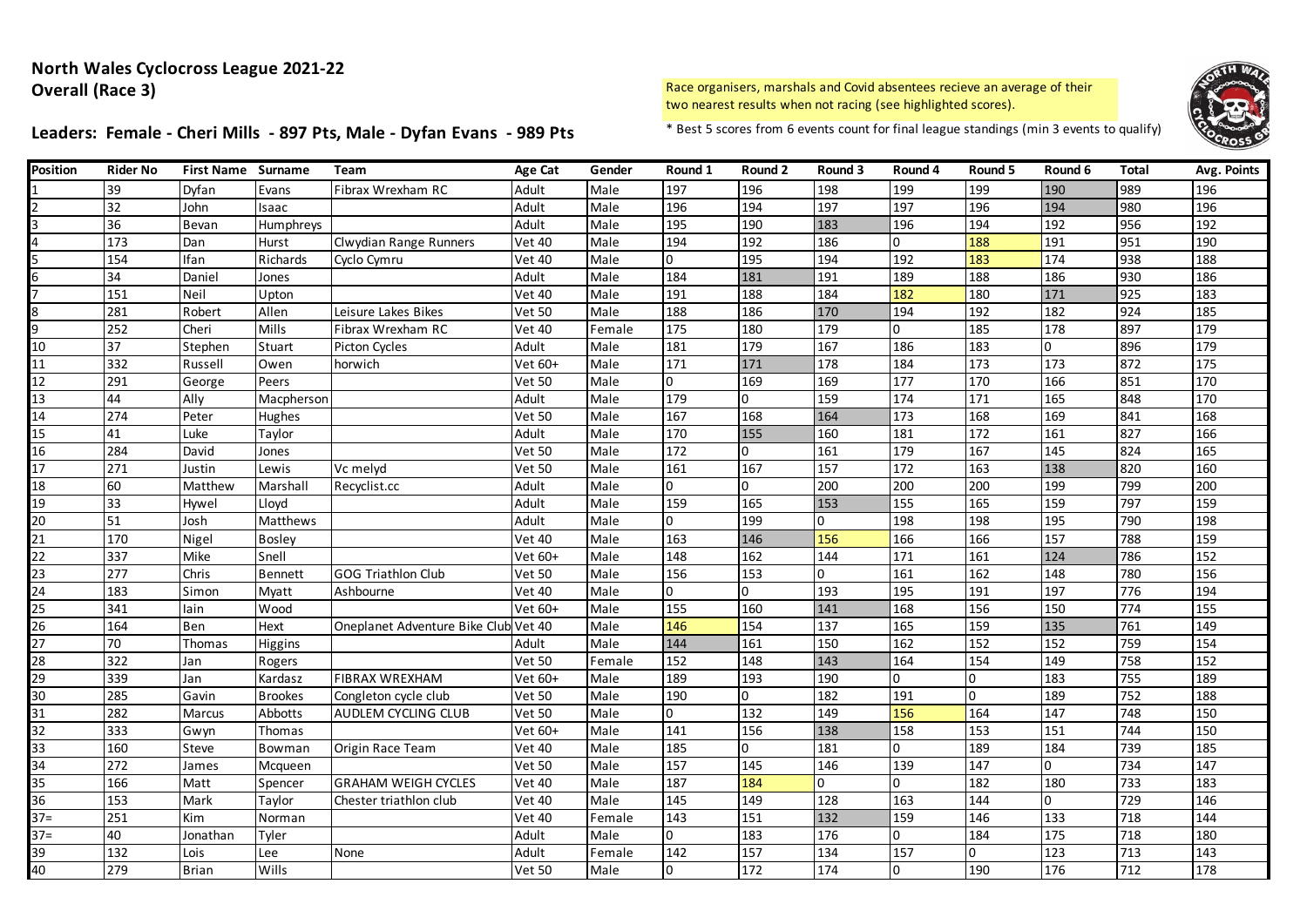# Leaders: Female - Cheri Mills - 897 Pts, Male - Dyfan Evans - 989 Pts \* Best 5 scores from 6 events count for final league standings (min 3 events to qualify)



| <b>Position</b> | Rider No        | <b>First Name Surname</b> |                  | Team                      | Age Cat       | Gender | Round 1          | Round 2          | Round 3      | Round 4        | Round 5  | Round 6        | <b>Total</b>     | <b>Avg. Points</b> |
|-----------------|-----------------|---------------------------|------------------|---------------------------|---------------|--------|------------------|------------------|--------------|----------------|----------|----------------|------------------|--------------------|
| 41              | 350             | Janet                     | <b>Burthem</b>   | VC Melyd                  | Vet 60+       | Female | 164              | 170              | 176          | 183            | 0        | $\overline{0}$ | 693              | 173                |
| $\overline{42}$ | 178             | <b>Barry</b>              | Murphy           | Graham Weigh Cycling Club | <b>Vet 40</b> | Male   | $\Omega$         | 164              | 168          | 187            | $\Omega$ | 172            | 691              | 173                |
| $43=$           | 276             | Quentin                   | Jones            | <b>Megacold Lampers</b>   | <b>Vet 50</b> | Male   | 140              | 141              | 124          | 152            | 143      | 130            | 689              | 138                |
| $43 =$          | $\overline{22}$ | Holly                     | <b>Bradbrook</b> | MTRT trek                 | Under 18      | Female | $\overline{0}$   | 175              | 173          | $\Omega$       | 177      | 164            | 689              | 172                |
| 45              | 338             | Andrew                    | Lowe             |                           | Vet 60+       | Male   | 139              | 139              | 125          | 150            | 145      | 129            | 688              | 138                |
| 46              | 321             | Vicky                     | Hinstridge       | Denbighshire Tri          | <b>Vet 50</b> | Female | 135              | 0                | 120          | 142            | 138      | 128            | 663              | 133                |
| 47              | 343             | David                     | Jones            | Fibrax Wrexham RC         | Vet 60+       | Male   | 131              | $\overline{0}$   | 116          | 145            | 137      | 126            | 655              | 131                |
| $\overline{48}$ | 3               | Cain                      | Jones            | Holyhead Cycling Club     | Under 18      | Male   | $\overline{0}$   | 143              | 155          | 180            | 0        | 170            | 648              | 162                |
| 49              | <b>11</b>       | loan                      | Oldfield         | Marsh Tracks Race Team    | Under 18      | Male   | 200              | 197              | $\Omega$     | <sup>0</sup>   | $\Omega$ | 200            | 597              | 199                |
| 50              | 176             | Stephen                   | <b>Bradbrook</b> | <b>MTRT</b> trek          | <b>Vet 40</b> | Male   | l0               | 198              | 196          | <sup>0</sup>   | 195      | $\Omega$       | 589              | 196                |
| 51              | 179             | Gareth                    | Jaggard          | Clwydian Range Runners    | <b>Vet 40</b> | Male   | l0               | O                | 145          | 148            | 151      | 134            | 578              | 144                |
| 52              | 64              | Adam                      | <b>Morris</b>    | Wrexham Roads club        | Adult         | Male   | 0                | $\overline{0}$   | 187          | 0              | 193      | 188            | 568              | 189                |
| 53              | 136             | Katrina                   | Jenkinson        |                           | Adult         | Female | $\overline{0}$   | 134              | 0            | 154            | 142      | 137            | 567              | 142                |
| 54              | 45              | Darren                    | <b>Biggs</b>     | <b>GWRC</b>               | Adult         | Male   | 192              | 177              | 192          | $\Omega$       | 0        | $\Omega$       | 561              | 187                |
| 55              | 161             | Paul                      | Lowe             | <b>Bala</b>               | <b>Vet 40</b> | Male   | 182              | 185              | 185          | $\Omega$       | 0        | $\Omega$       | 552              | 184                |
| 56              | 57              | Dyfan                     | Jones            | VC Melyd                  | Adult         | Male   | $\Omega$         | $\overline{0}$   | 175          | 190            | 186      | $\overline{0}$ | 551              | 184                |
| $\overline{57}$ | 336             | Steve                     | Collen           | <b>NWCG</b>               | Vet 60+       | Male   | $\frac{1}{3}$    | $\overline{0}$   | 118          | 144            | 136      | $\overline{0}$ | $\overline{531}$ | 133                |
| $\overline{58}$ | 286             | Fergus                    | Murray           |                           | <b>Vet 50</b> | Male   | 138              | 129              | 121          | $\Omega$       | 141      | $\Omega$       | 529              | 132                |
| $\overline{59}$ | 163             | Haydn                     | Jones            | Fibrax Wrexham RC         | <b>Vet 40</b> | Male   | 183              | 174              | 171          | $\Omega$       | 0        | $\Omega$       | 528              | 176                |
| $60 =$          | 280             | Peter                     | Grant            | Nantwich Cycle Group      | <b>Vet 50</b> | Male   | 177              | 173              | $\Omega$     | <sup>0</sup>   | 176      | $\Omega$       | 526              | 175                |
| $60 =$          | 187             | Jake                      | Lomax            |                           | <b>Vet 40</b> | Male   | 0                | 0                | $\Omega$     | 178            | 181      | 167            | 526              | 175                |
| 62              | 335             | lan                       | Evans            |                           | Vet 60+       | Male   | 180              | 178              | 166          | 0              | 0        | $\overline{0}$ | 524              | 175                |
| 63              | 180             | Graham                    | Hand             | Flattyres MTB             | <b>Vet 40</b> | Male   | 0                | 184              | 0            | $\overline{0}$ | 178      | 156            | 518              | 173                |
| 64              | 273             | Mark                      | Liptrot          | GWRT                      | <b>Vet 50</b> | Male   | $\overline{178}$ | 158              | 168          | $\Omega$       | 0        | $\Omega$       | 504              | 168                |
| 65              | 342             | Ray                       | Pugh             | St Helens CRC.            | Vet 60+       | Male   | 174              | $\overline{0}$   | 152          | $\Omega$       | 174      | $\Omega$       | 500              | 167                |
| 66              | 31              | Gareth                    | Lee              |                           | Adult         | Male   | 176              | $\overline{0}$   | $\Omega$     | 160            | $\Omega$ | 163            | 499              | 166                |
| 67              | 135             | Lucv                      | Lee              | Team LDN                  | Adult         | Female | <sup>0</sup>     | 130              | 180          | 185            | $\Omega$ | $\Omega$       | 495              | 165                |
| 68              | 348             | Ifor                      | Phillips         | Holyhead cc               | Vet 60+       | Male   | $\Omega$         | $\overline{0}$   | 156          | 175            | $\Omega$ | 162            | 493              | 164                |
| 69              | 297             | Andy                      | Roberts          |                           | <b>Vet 50</b> | Male   | <sup>0</sup>     | $\overline{176}$ | 162          | 151            | $\Omega$ | $\Omega$       | 489              | 163                |
| 70              | 296             | Stephen                   | Mazzone          | Cogs                      | <b>Vet 50</b> | Male   | l O              | 163              | $\Omega$     | 169            | $\Omega$ | 153            | 485              | 162                |
| 71              | 21              | Neisha                    | Roberts          | Rhyl                      | Under 18      | Female | 158              | 166              | 151          | <sup>0</sup>   | U        | $\Omega$       | 475              | 158                |
| 72              | 157             | Christian                 | Walton-evans     |                           | <b>Vet 40</b> | Male   | 168              | $\overline{0}$   | 0            | 140            | $\Omega$ | 158            | 466              | 155                |
| 73              | 293             | David                     | Fanning          | V C Melyd                 | <b>Vet 50</b> | Male   | $\Omega$         | 142              | 142          | 170            | $\Omega$ | 0              | 454              | 151                |
| 74              | 165             | Matt                      | Davies           | Ruthin                    | <b>Vet 40</b> | Male   | 150              | $\overline{0}$   | 131          | $\Omega$       | 148      | $\overline{0}$ | 429              | 143                |
| 75              | 275             | lan                       | Doughty          |                           | <b>Vet 50</b> | Male   | 147              | 144              | 133          | $\Omega$       | $\Omega$ | $\overline{0}$ | 424              | 141                |
| $76=$           | 289             | Graham                    | Whalley          | <b>LYME RC</b>            | <b>Vet 50</b> | Male   | <sup>0</sup>     | 133              | <sup>0</sup> | 149            | 140      | $\Omega$       | 422              | 141                |
| $76 =$          | 185             | lain                      | Lancaster        | MerseyTri                 | <b>Vet 40</b> | Male   | <sup>0</sup>     | $\overline{0}$   | 139          | 141            | $\Omega$ | 142            | 422              | 141                |
| 78              | 306             | Mark                      | Hodge            |                           | <b>Vet 50</b> | Male   | $\Omega$         | $\overline{0}$   | 0            | 143            | 139      | 127            | 409              | 136                |
| $\overline{79}$ | 131             | Leigh                     | Jenkins          | Chester triathlon club    | Adult         | Female | 134              | <sup>o</sup>     | 122          | 148            | $\Omega$ | $\Omega$       | 404              | 135                |
| 80              | 255             | Karen                     | Jones            |                           | <b>Vet 40</b> | Female |                  | $\overline{0}$   | 119          | 153            | $\Omega$ | 131            | 403              | 134                |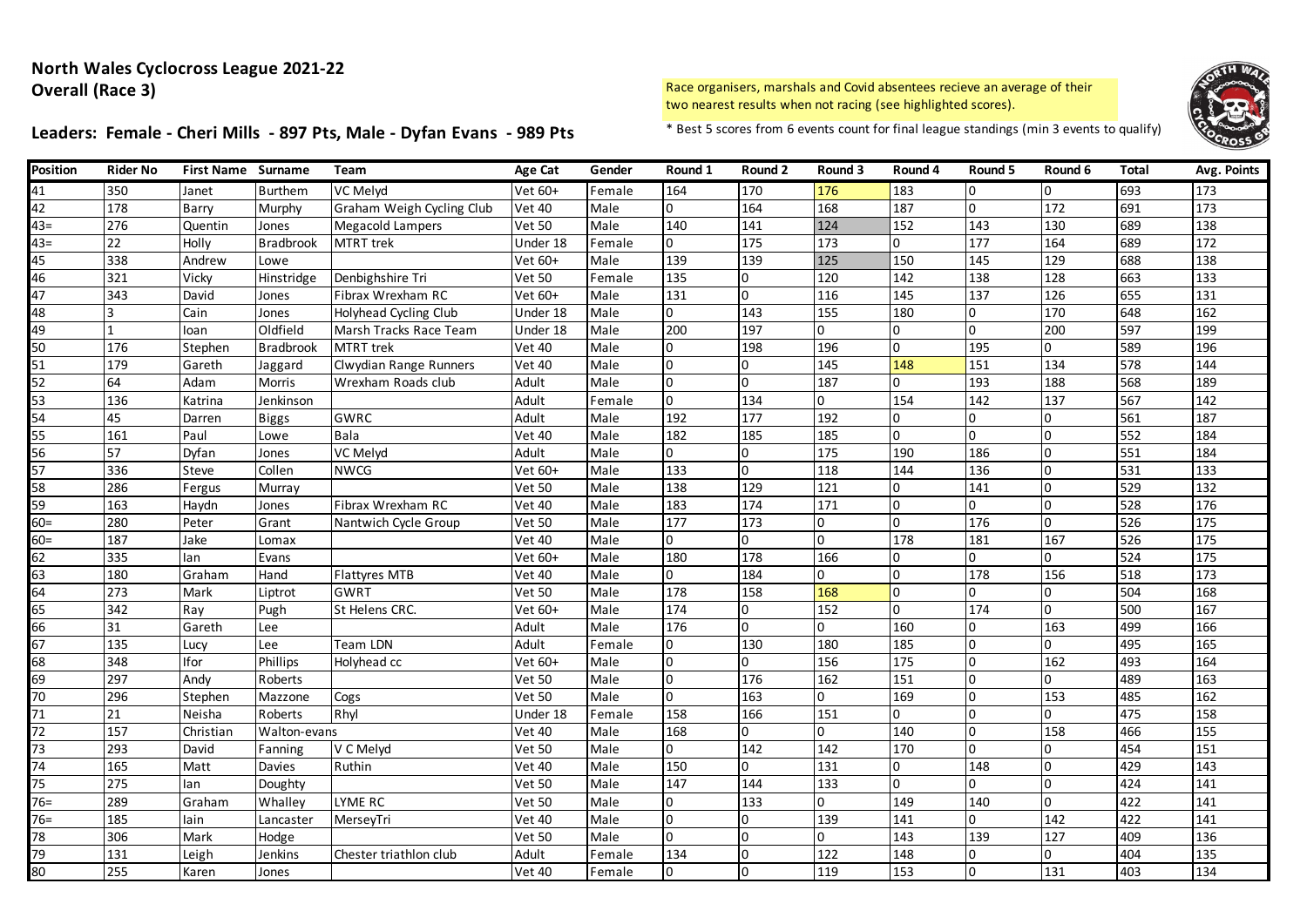# Leaders: Female - Cheri Mills - 897 Pts, Male - Dyfan Evans - 989 Pts \* Best 5 scores from 6 events count for final league standings (min 3 events to qualify)



| Position | <b>Rider No</b> | <b>First Name Surname</b> |                       | Team                                    | Age Cat       | Gender | Round 1        | Round 2        | Round 3        | Round 4        | Round 5        | Round 6  | <b>Total</b> | Avg. Points |
|----------|-----------------|---------------------------|-----------------------|-----------------------------------------|---------------|--------|----------------|----------------|----------------|----------------|----------------|----------|--------------|-------------|
| 81       | 156             | Roy                       | Davies                | <b>PSW</b>                              | <b>Vet 40</b> | Male   | 198            | l0             | 199            | $\overline{0}$ | $\overline{0}$ | $\Omega$ | 397          | 198         |
| 82       | 49              | Kieran                    | Wynne-catta           | Team Lifting Gear Products              | Adult         | Male   | $\overline{0}$ | l0             | $\Omega$       | $\overline{0}$ | 197            | 196      | 393          | 196         |
| 83       | 56              | Tom                       | <b>Bruce</b>          |                                         | Adult         | Male   | $\overline{0}$ | I0             | 195            | 0              | 10             | 193      | 388          | 194         |
| 84       | 43              | Alex                      | Smith                 | <b>Wirral Metals</b>                    | Adult         | Male   | 193            | $\Omega$       | 189            | $\overline{0}$ | $\overline{0}$ |          | 382          | 191         |
| 85       | 287             | Stephen                   | Sladin                |                                         | <b>Vet 50</b> | Male   | 173            | $\Omega$       | $\Omega$       | l <sub>0</sub> | 175            |          | 348          | 174         |
| 86       | 181             | <b>Mike</b>               | Fugaccia              |                                         | <b>Vet 40</b> | Male   | $\Omega$       | $\overline{0}$ | 165            | $\Omega$       | 179            |          | 344          | 172         |
| 87       | 349             | Tony                      | Parry                 | Wxm tri                                 | Vet 60+       | Male   | $\overline{0}$ | $\overline{0}$ | $\overline{0}$ | 167            | 157            |          | 324          | 162         |
| 88       | 162             | <b>Neville</b>            | Duggan                |                                         | <b>Vet 40</b> | Male   | 169            | l0             | 154            | $\overline{0}$ | $\overline{0}$ |          | 323          | 162         |
| $89=$    | 129             | Joe                       | Allen                 | <b>Kingud Factory Racing</b>            | Adult         | Male   | $\overline{0}$ | $\Omega$       | $\overline{0}$ | 176            | 135            |          | 311          | 156         |
| $89=$    | 269             | Andrew                    | Sherwood              |                                         | <b>Vet 40</b> | Male   | $\Omega$       | $\Omega$       | $\Omega$       | $\overline{0}$ | l <sub>0</sub> | 132      | 311          | 311         |
| 91       | 177             | Charles                   | Enston                | <b>None</b>                             | <b>Vet 40</b> | Male   | $\Omega$       | 159            | $\overline{0}$ | $\Omega$       | l <sub>0</sub> | 146      | 305          | 152         |
| 92       | 138             | <b>Bronwen</b>            | Jenkinson             |                                         | Adult         | Female | IO.            |                | $\overline{0}$ | $\overline{0}$ | 149            | 154      | 303          | 152         |
| 93       | 168             | Danny                     |                       | White-meir Rhos on Sea                  | <b>Vet 40</b> | Male   | 149            | 152            | $\Omega$       | $\Omega$       | $\Omega$       |          | 301          | 150         |
| 94       | 159             | Shaun                     | Jackson               |                                         | <b>Vet 40</b> | Male   | 162            | $\overline{0}$ | 136            | $\overline{0}$ | $\overline{0}$ |          | 298          | 149         |
| 95       | 299             | Terry                     | <b>Bolland</b>        | Harry Middleton CC                      | <b>Vet 50</b> | Male   | $\Omega$       |                | 135            | $\overline{0}$ | 160            |          | 295          | 148         |
| 96       | 182             | lan                       | <b>Ellis</b>          | Mersey Tri                              | <b>Vet 40</b> | Male   | $\overline{0}$ | $\overline{0}$ | 148            | $\overline{0}$ | $\overline{0}$ | 144      | 292          | 146         |
| 97       | 300             | Gary                      | Kenny                 |                                         | <b>Vet 50</b> | Male   | $\overline{0}$ | $\overline{0}$ | 127            | $\overline{0}$ | 150            |          | 277          | 138         |
| 98       | 334             | Tim                       | <b>Ball</b>           | Audlem CC                               | Vet 60+       | Male   | 136            | l0             | 136            | $\Omega$       | $\overline{0}$ |          | 272          | 136         |
| 99       | 347             | Emlyn                     | <b>Roberts</b>        | Unattached                              | Vet 60+       | Male   | $\overline{0}$ | 140            | 129            | $\overline{0}$ | $\overline{0}$ |          | 269          | 134         |
| 100      |                 | Fred                      | Meredith              | Holohan Coaching Race Team              | Under 18      | Male   | $\Omega$       | 200            | $\overline{0}$ | $\overline{0}$ | $\Omega$       |          | 200          | 200         |
| 101      | 46              | Benjamin                  | Goodfellow            | Fibrax Wrexham RC                       | Adult         | Male   | 199            | l0             | $\Omega$       | $\Omega$       | I <sub>0</sub> |          | 199          | 199         |
| 102      | 268             | Steven                    | Henshall              | Port Sunlight Wheelers                  | <b>Vet 50</b> | Male   | $\overline{0}$ | $\overline{0}$ | $\overline{0}$ | $\overline{0}$ |                | 198      | 198          | 198         |
| 103      | 5               | Cai                       | Curtis Robert Rhyl cc |                                         | Under 18      | Male   | I0             | $\overline{0}$ | $\Omega$       | 193            | $\Omega$       |          | 193          | 193         |
| 104      | 55              | Callum                    | Dixon                 |                                         | Adult         | Male   | $\Omega$       | 191            | $\Omega$       | $\Omega$       | $\Omega$       |          | 191          | 191         |
| 105      |                 | Issac                     | Lawrence              |                                         | Under 18      | Male   | $\overline{0}$ | 189            | $\Omega$       | $\overline{0}$ | 10             |          | 189          | 189         |
| $106 =$  | 302             | Steffan                   | Chandler              | <b>HORWICH CC</b>                       | <b>Vet 50</b> | Male   | $\overline{0}$ | $\overline{0}$ | 188            | $\Omega$       | l0             |          | 188          | 188         |
| $106 =$  | 305             | Graham                    | Prentice              | Liverpool Century                       | <b>Vet 50</b> | Male   | $\Omega$       | $\Omega$       | $\Omega$       | 188            | $\overline{0}$ |          | 188          | 188         |
| $108 =$  | 54              | Duncan                    | <b>Clark</b>          | University of California: Los And Adult |               | Male   | I <sub>0</sub> | 187            | $\Omega$       | $\overline{0}$ | $\overline{0}$ |          | 187          | 187         |
| $108 =$  | 52              | Andrew                    | <b>Tibbett</b>        | Pirate Juice CC                         | Adult         | Male   | $\Omega$       | $\overline{0}$ | $\Omega$       | $\Omega$       | 187            |          | 187          | 187         |
| $108 =$  | 270             | Craig                     | Tabiner               | Port Sunlight Wheelers                  | <b>Vet 50</b> | Male   | $\Omega$       | $\Omega$       |                | $\overline{0}$ | l0             | 187      | 187          | 187         |
| 111      | 171             | Michael                   | Greaney               | <b>Stockport Clarion</b>                | <b>Vet 40</b> | Male   | 186            | I0             | $\Omega$       | $\Omega$       | l0             |          | 186          | 186         |
| 112      | 67              | Christopher               | Mann                  | <b>Velotik RT</b>                       | <b>Adult</b>  | Male   | $\Omega$       | $\overline{0}$ | $\Omega$       | $\Omega$       | In             | 185      | 185          | 185         |
| $113=$   | 172             | Gwynedd                   | Jones                 |                                         | <b>Vet 40</b> | Male   | I0             | 182            | $\overline{0}$ | $\Omega$       | In             |          | 182          | 182         |
| $113=$   | 71              | Mark                      | <b>Stevens</b>        |                                         | Adult         | Male   | $\overline{0}$ | $\overline{0}$ | $\overline{0}$ | 182            | l0             |          | 182          | 182         |
| 115      | 158             | Richard                   | <b>Baker</b>          | Audlem                                  | <b>Vet 40</b> | Male   | $\overline{0}$ | $\overline{0}$ | $\Omega$       | $\overline{0}$ | l O            | 181      | 181          | 181         |
| $116=$   | 63              | William                   | Davis                 |                                         | Adult         | Male   | $\Omega$       | $\overline{0}$ | 177            | $\overline{0}$ | l O            |          | 177          | 177         |
| $116=$   | 72              | Daniel                    | Hodsdon               |                                         | Adult         | Male   | $\Omega$       | $\overline{0}$ | $\Omega$       | $\Omega$       | $\overline{0}$ | 177      | 177          | 177         |
| 118      | 175             | Luke                      | Vallance              | Wrexham Roads Club                      | <b>Vet 40</b> | Male   | $\Omega$       | $\overline{0}$ | 172            | $\overline{0}$ | $\overline{0}$ |          | 172          | 172         |
| 119      | 48              | Mark                      | Smith                 |                                         | Adult         | Male   | $\overline{0}$ | l0             | $\overline{0}$ | IO             | 169            |          | 169          | 169         |
| 120      | 69              | Tom                       | Frater                |                                         | Adult         | Male   |                |                | $\overline{0}$ | $\Omega$       | $\overline{0}$ | 168      | 168          | 168         |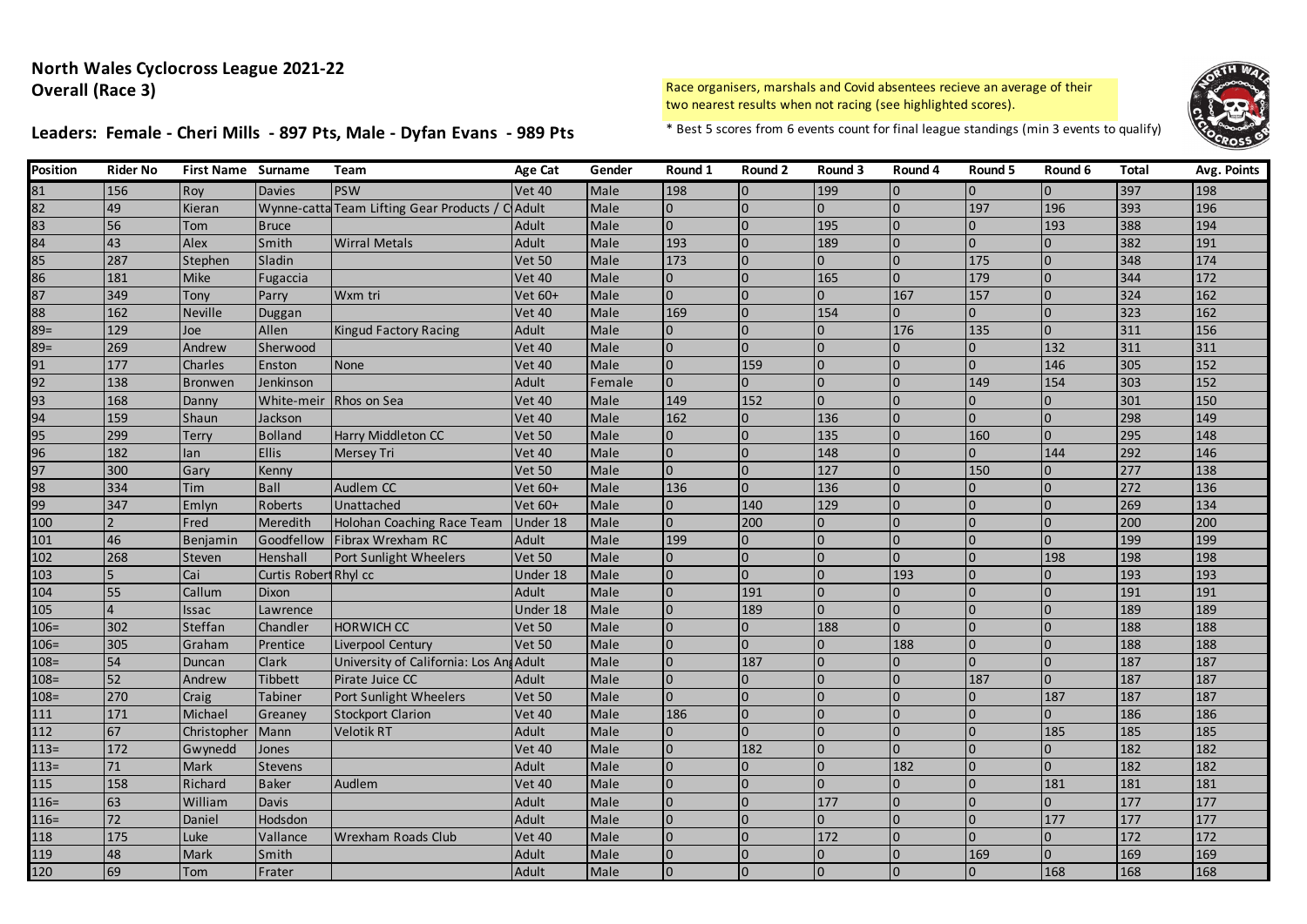# Leaders: Female - Cheri Mills - 897 Pts, Male - Dyfan Evans - 989 Pts \* Best 5 scores from 6 events count for final league standings (min 3 events to qualify)



| <b>Position</b> | Rider No | <b>First Name Surname</b> |                   | Team                              | <b>Age Cat</b> | Gender      | Round 1  | Round 2        | Round 3      | Round 4        | Round 5  | Round 6        | Total | Avg. Points |
|-----------------|----------|---------------------------|-------------------|-----------------------------------|----------------|-------------|----------|----------------|--------------|----------------|----------|----------------|-------|-------------|
| 121             | 155      | Richard                   | Evans             | Fibrax Wrexham RC                 | <b>Vet 40</b>  | Male        | 166      | $\overline{0}$ | <sup>0</sup> |                |          |                | 166   | 166         |
| 122             | 169      | Matt                      | West              | Non affiliated                    | <b>Vet 40</b>  | Male        | 165      | $\overline{0}$ | <sup>0</sup> | $\Omega$       |          |                | 165   | 165         |
| 123             | 61       | Alfie                     | Mortimer          | Mid Shropshire Wheelers           | Adult          | Male        | $\Omega$ | $\overline{0}$ | 163          | $\Omega$       | $\Omega$ | $\Omega$       | 163   | 163         |
| $124=$          | 38       | Dylan                     | Roberts           | <b>Bala</b>                       | Adult          | Male        | 160      | $\overline{0}$ | $\Omega$     | $\Omega$       | $\Omega$ | $\overline{0}$ | 160   | 160         |
| $124=$          | 68       | Simon                     | <b>Morris</b>     |                                   | Adult          | Male        |          |                | $\Omega$     |                |          | 160            | 160   | 160         |
| $126=$          | 62       | Sion                      | <b>Mcguinness</b> |                                   | Adult          | Male        |          | $\Omega$       | 158          | $\Omega$       |          | $\Omega$       | 158   | 158         |
| $126=$          | 344      | Michael Johr              | Loughran          | Liverpool Century                 | Vet 60+        | Male        |          |                | U            | $\Omega$       | 158      | $\overline{0}$ | 158   | 158         |
| 128             | 73       | Gavin                     | <b>Noble</b>      |                                   | Adult          | Male        |          |                |              | 156            |          |                | 156   | 156         |
| $129=$          | 50       | Matthew                   | Griffiths         |                                   | Adult          | Male        |          | $\overline{0}$ | $\Omega$     | $\overline{0}$ | 155      |                | 155   | 155         |
| $129=$          | 74       | Tom                       | <b>Blakemore</b>  |                                   | Adult          | Male        | $\Omega$ | $\overline{0}$ | <sup>0</sup> | $\overline{0}$ | $\Omega$ | 155            | 155   | 155         |
| 131             | 47       | Adam                      | Harper            | Fibrax Wrexham RC                 | Adult          | Male        | 154      | $\Omega$       | $\Omega$     | $\Omega$       |          |                | 154   | 154         |
| 132             | 42       | lan                       | Harcourt          | <b>Specialized Chester</b>        | Adult          | Male        | 153      |                | <sup>0</sup> | $\Omega$       |          |                | 153   | 153         |
| 133             | 340      | Nigel                     | Shannon           |                                   | Vet 60+        | Male        | 151      | $\Omega$       | $\Omega$     | $\Omega$       |          | $\Omega$       | 151   | 151         |
| 134             | 614      | Jan                       | Hlinomaz          | N/A                               | <b>Vet 40</b>  | Male        |          | 150            | $\Omega$     |                |          | $\Omega$       | 150   | 150         |
| $135 =$         | 290      | <b>Neil</b>               | Vicars-harris     | <b>GOG Triathlon</b>              | <b>Vet 50</b>  | Male        |          | 147            | $\Omega$     | $\Omega$       |          |                | 147   | 147         |
| $135=$          | 137      | Frances                   | Owen              | <b>FWRC</b>                       | Adult          | Female      |          | $\overline{0}$ | 147          | $\Omega$       | $\Omega$ | $\Omega$       | 147   | 147         |
| $135 =$         | 307      | Peter                     | Eaton             |                                   | <b>Vet 50</b>  | Male        |          | $\Omega$       | $\Omega$     | 147            | $\Omega$ | $\overline{0}$ | 147   | 147         |
| $138 =$         | 254      | Melanie                   | <b>Berry</b>      | <b>Clwydian Range Runners</b>     | <b>Vet 40</b>  | Female      | 146      | $\Omega$       | $\Omega$     |                |          |                | 146   | 146         |
| $138 =$         | 188      | <b>Ben</b>                | Bright            |                                   | <b>Vet 40</b>  | Male        |          | $\Omega$       | $\Omega$     | 146            | $\Omega$ | $\Omega$       | 146   | 146         |
| 140             | 294      | Christopher               | Stephens          | Amberglow                         | <b>Vet 50</b>  | Male        |          | $\Omega$       | U            |                |          | 143            | 143   | 143         |
| 141             | 266      | Jane                      | Rayner            |                                   | <b>Vet 40</b>  | Female      |          | $\Omega$       |              |                |          | 141            | 141   | 141         |
| $142 =$         | 65       | Chris                     |                   | Cunningham Port Sunlight wheelers | Adult          | Male        |          |                | 140          | $\Omega$       |          |                | 140   | 140         |
| $142 =$         | 247      | Chris                     | <b>Bowers</b>     |                                   | <b>Vet 40</b>  | Male        |          | $\Omega$       | U            | $\Omega$       | $\Omega$ | 140            | 140   | 140         |
| 144             | 201      | Guy                       | Groves            | Cudd Army                         | <b>Vet 40</b>  | Male        |          | $\Omega$       | $\Omega$     | $\Omega$       |          | 139            | 139   | 139         |
| 145             | 292      | Paul                      | Mitchell          |                                   | <b>Vet 50</b>  | Male        |          | 138            | $\Omega$     | $\Omega$       |          |                | 138   | 138         |
| $146=$          | 152      | Pete                      | <b>Watts</b>      |                                   | <b>Vet 40</b>  | Male        | 137      | $\Omega$       | $\Omega$     | $\Omega$       |          | $\Omega$       | 137   | 137         |
| $146=$          | 346      | Malcolm                   | Harrison          | Rhos on Sea Cycling Club          | Vet 60+        | Male        |          | 137            | $\Omega$     |                |          | $\overline{0}$ | 137   | 137         |
| $148=$          | 295      | Gareth                    | White             |                                   | <b>Vet 50</b>  | Male        |          | 136            | <sup>0</sup> |                |          |                | 136   | 136         |
| $148 =$         | 267      | Lee                       | Proctor           | <b>Marginal Gainz</b>             | <b>Vet 50</b>  | <b>Male</b> |          | $\Omega$       | $\Omega$     | In             | $\Omega$ | 136            | 136   | 136         |
| 150             | 298      | Stephen                   | Lewis             |                                   | <b>Vet 50</b>  | Male        | $\Omega$ | 135            | $\Omega$     | 0              | $\Omega$ | $\overline{0}$ | 135   | 135         |
| 151             | 59       | Liam                      | <b>Abbotts</b>    | Audlem Cycling Club               | Adult          | <b>Male</b> |          | $\Omega$       | $\Omega$     | $\overline{0}$ | 134      | $\overline{0}$ | 134   | 134         |
| 152             | 283      | Christopher               | Jones             | Gwrt                              | <b>Vet 50</b>  | Male        | 132      | $\Omega$       | $\Omega$     | $\Omega$       |          |                | 132   | 132         |
| 153             | 53       | Luke                      | Simmonds          | Wheelism                          | Adult          | Male        | $\Omega$ | 131            | $\Omega$     | $\Omega$       |          |                | 131   | 131         |
| $154 =$         | 278      | lain                      | Ferguson          | Runcorn Cycle Club                | <b>Vet 50</b>  | Male        | 130      | $\Omega$       | $\Omega$     |                |          | $\Omega$       | 130   | 130         |
| $154 =$         | 184      | Ashley                    | Tomlinson         | <b>GOG Triathlon club</b>         | <b>Vet 40</b>  | Male        |          |                | 130          | $\Omega$       |          |                | 130   | 130         |
| 156             | 58       | Adam                      | Owens             |                                   | Adult          | <b>Male</b> |          | $\Omega$       | 126          | $\Omega$       | $\Omega$ | $\Omega$       | 126   | 126         |
| 157             | 66       | Geoffrey                  | Lunn              | <b>HHC</b>                        | Adult          | Male        |          | $\Omega$       | $\Omega$     | $\Omega$       |          | 125            | 125   | 125         |
| 158             | 301      | Simon                     | <b>Hughes</b>     |                                   | <b>Vet 50</b>  | Male        |          | $\Omega$       | 123          |                |          |                | 123   | 123         |
| 159             | 256      | Helen                     | Carr              |                                   | <b>Vet 40</b>  | Female      |          | $\overline{0}$ | 117          | In             |          | $\overline{0}$ | 117   | 117         |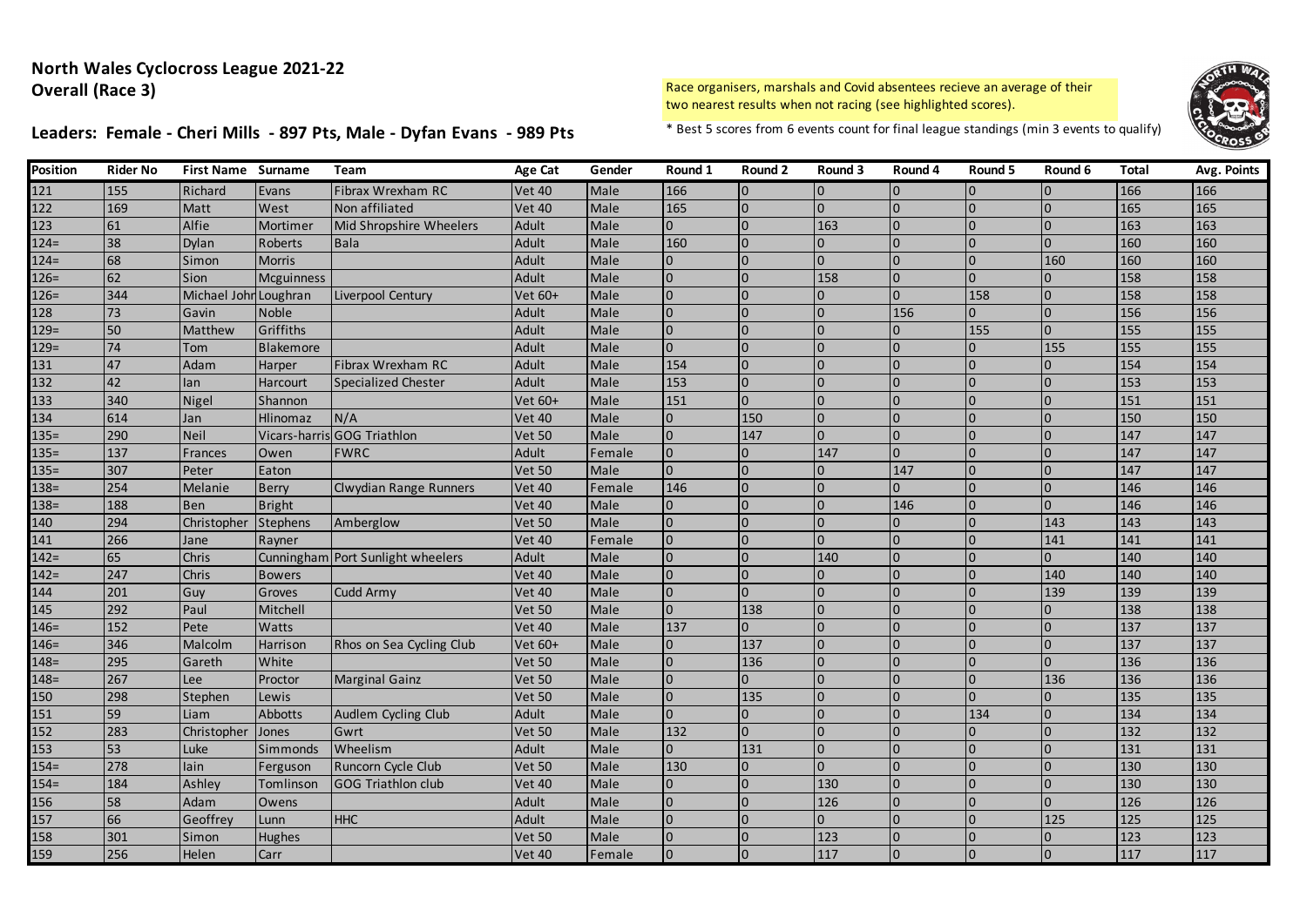#### **North Wales Cyclocross League 2021-22 Adult (Female)**



**Leader:** Lois Lee - 995 Pts **Fig. 2016** The standing of the set 5 scores from 6 events count for final league standings (min 3 events to qualify)

| Position | <b>Rider No</b> | <b>First Name</b> | Surname        | Team                   | <b>Age Cat</b> | Gender         | Round 1 | Round 2 | Round 3    | Round 4    | Round 5 | Round 6 | Total           | Avg. Points |
|----------|-----------------|-------------------|----------------|------------------------|----------------|----------------|---------|---------|------------|------------|---------|---------|-----------------|-------------|
|          | 132             | Lois              | ILee           | None                   | Adult          | Female         | 200     | 200     | 198        | <b>199</b> |         | 198     | 995             | 199         |
|          | 136             | Katrina           | Jenkinson      |                        | Adult          | Female         |         | 199     |            | 198        | 199     | 199     | 1795            | 199         |
|          | 135             | -ucv              | ILee           | Team LDN               | Adult          | <b>IFemale</b> |         | 198     | <b>200</b> | 200        |         |         | 598             | 199         |
|          | 131             | Leigh             | <b>Jenkins</b> | Chester triathlon club | Adult          | <b>IFemale</b> | 199     | 10      | 197        | <b>19</b>  |         |         | 593             | 198         |
|          | 138             | <b>Bronwen</b>    | Jenkinson      |                        | Adult          | Female         |         |         |            |            | 200     | 200     | 40 <sub>C</sub> | 200         |
|          | 137             | Frances           | <b>Owen</b>    | <b>FWRC</b>            | Adult          | Female         |         |         | 199        | IО         |         |         | 199             | 199         |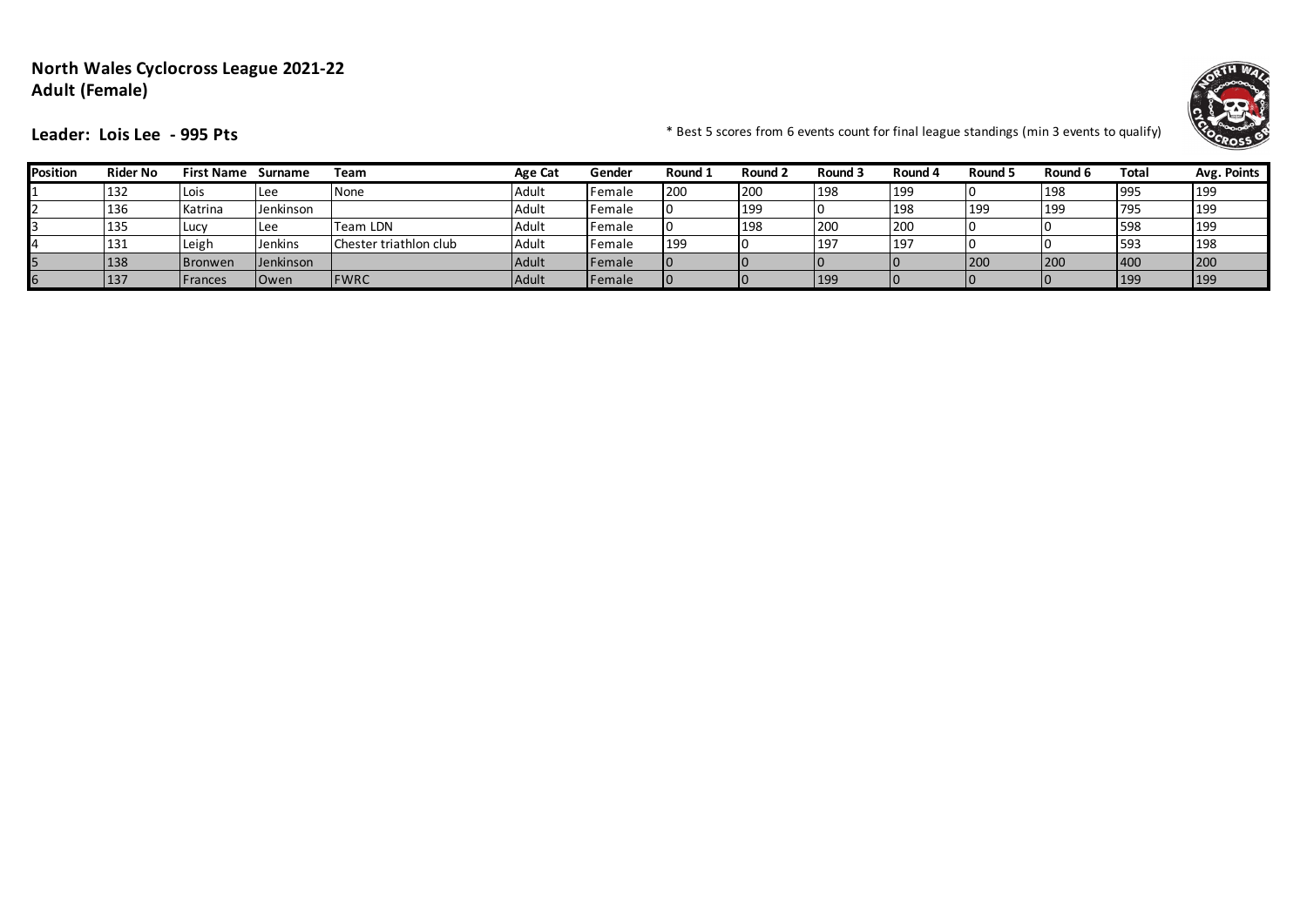#### **North Wales Cyclocross League 2021-22 Adult (Male)**



**Leader: Dyfan Evans - 995 Pts**  $\bullet$  **Leader: Dyfan Evans - 995 Pts**  $\bullet$  **Example 10 and 10 and 10 and 10 and 10 and 10 and 10 and 10 and 10 and 10 and 10 and 10 and 10 and 10 and 10 and 10 and 10 and 10 and 10 and 10 and** 

| <b>Position</b> | <b>Rider No</b> | <b>First Name Surname</b> |                | Team                                   | Age Cat | Gender | Round 1        | Round 2        | Round 3          | Round 4        | Round 5        | Round 6        | <b>Total</b> | <b>Avg. Points</b> |
|-----------------|-----------------|---------------------------|----------------|----------------------------------------|---------|--------|----------------|----------------|------------------|----------------|----------------|----------------|--------------|--------------------|
|                 | 39              | Dyfan                     | Evans          | Fibrax Wrexham RC                      | Adult   | Male   | 199            | 199            | 199              | 199            | 199            | 194            | 995          | 198                |
|                 | $\overline{32}$ | John                      | Isaac          |                                        | Adult   | Male   | 198            | 198            | 198              | 197            | 196            | 197            | 987          | 197                |
|                 | $\overline{36}$ | Bevan                     | Humphreys      |                                        | Adult   | Male   | 197            | 196            | 192              | 196            | 195            | 195            | 975          | 195                |
|                 | 34              | Daniel                    | Jones          |                                        | Adult   | Male   | 194            | 193            | 195              | 194            | 193            | 192            | 969          | 194                |
|                 | 37              | Stephen                   | Stuart         | Picton Cycles                          | Adult   | Male   | 193            | 192            | 188              | 193            | 189            | $\overline{0}$ | 955          | 191                |
|                 | 41              | Luke                      | Taylor         |                                        | Adult   | Male   | 190            | 188            | 186              | 191            | 188            | 185            | 943          | 188                |
|                 | 44              | Ally                      | Macpherson     |                                        | Adult   | Male   | 192            | $\overline{0}$ | 185              | 189            | 187            | 187            | 940          | 188                |
|                 | 33              | Hywel                     | Lloyd          |                                        | Adult   | Male   | 188            | 190            | $\overline{183}$ | 185            | 185            | 183            | 931          | 186                |
|                 | 70              | Thomas                    | Higgins        |                                        | Adult   | Male   | 185            | 189            | $\overline{182}$ | 188            | 183            | 181            | 927          | 185                |
| 10              | 60              | Matthew                   | Marshall       | Recyclist.cc                           | Adult   | Male   | $\Omega$       | $\Omega$       | 200              | 200            | 200            | 200            | 800          | 200                |
| 11              | 51              | Josh                      | Matthews       |                                        | Adult   | Male   | O              | 200            | $\overline{0}$   | 198            | 198            | 198            | 794          | 198                |
| 12              | 40              | Jonathan                  | Tyler          |                                        | Adult   | Male   | $\overline{0}$ | 194            | 190              | $\overline{0}$ | 190            | 189            | 763          | 191                |
| 13              | 45              | Darren                    | <b>Biggs</b>   | GWRC                                   | Adult   | Male   | 195            | 191            | 196              | 0              | 0              | 0              | 582          | 194                |
| 14              | 64              | Adam                      | Morris         | Wrexham Roads club                     | Adult   | Male   | $\Omega$       | $\Omega$       | 193              | $\overline{0}$ | 194            | 193            | 580          | 193                |
| 15              | 57              | Dyfan                     | Jones          | VC Melyd                               | Adult   | Male   | $\Omega$       | $\Omega$       | 189              | 195            | 191            | $\overline{0}$ | 575          | 192                |
| 16              | 31              | Gareth                    | Lee            |                                        | Adult   | Male   | 191            | O              | $\overline{0}$   | 187            | 0              | 186            | 564          | 188                |
| 17              | 49              | Kieran                    |                | Wynne-catta Team Lifting Gear Products | Adult   | Male   | $\overline{0}$ | $\overline{0}$ | $\overline{0}$   | $\overline{0}$ | 197            | 199            | 396          | 198                |
| 18              | 56              | Tom                       | <b>Bruce</b>   |                                        | Adult   | Male   | $\overline{0}$ | $\Omega$       | 197              | $\overline{0}$ | $\mathbf{0}$   | 196            | 393          | 196                |
| 19              | 43              | Alex                      | Smith          | <b>Wirral Metals</b>                   | Adult   | Male   | 196            | $\Omega$       | 194              | $\Omega$       | $\Omega$       | $\overline{0}$ | 390          | 195                |
| 20              | 129             | Joe                       | Allen          | <b>Kingud Factory Racing</b>           | Adult   | Male   | $\overline{0}$ | $\Omega$       | $\Omega$         | 190            | 182            | $\Omega$       | 372          | 186                |
| 21              | 46              | Benjamin                  | Goodfellow     | Fibrax Wrexham RC                      | Adult   | Male   | 200            | $\overline{0}$ | In               | $\mathbf{0}$   | $\Omega$       | $\overline{0}$ | 200          | 200                |
| 22              | 55              | Callum                    | Dixon          |                                        | Adult   | Male   | $\overline{0}$ | 197            | I0               | $\overline{0}$ | $\overline{0}$ | $\overline{0}$ | 197          | 197                |
| 23              | 54              | Duncan                    | <b>Clark</b>   | University of California: Los Ang      | Adult   | Male   | $\overline{0}$ | 195            | $\Omega$         | $\overline{0}$ | $\Omega$       | $\Omega$       | 195          | 195                |
| $24 =$          | 52              | Andrew                    | <b>Tibbett</b> | Pirate Juice CC                        | Adult   | Male   | $\overline{0}$ | $\Omega$       |                  | $\Omega$       | 192            | $\overline{0}$ | 192          | 192                |
| $24 =$          | 71              | Mark                      | <b>Stevens</b> |                                        | Adult   | Male   | $\Omega$       | $\Omega$       |                  | 192            | $\Omega$       | $\Omega$       | 192          | 192                |
| $26=$           | 67              | Christopher               | Mann           | <b>Velotik RT</b>                      | Adult   | Male   | $\overline{0}$ |                |                  | $\Omega$       |                | 191            | 191          | 191                |
| $26=$           | 63              | William                   | Davis          |                                        | Adult   | Male   | $\overline{0}$ | $\Omega$       | 191              | $\overline{0}$ | $\Omega$       | $\Omega$       | 191          | 191                |
| 28              | 72              | Daniel                    | Hodsdon        |                                        | Adult   | Male   | $\Omega$       | $\Omega$       | $\Omega$         | $\Omega$       | $\Omega$       | 190            | 190          | 190                |
| 29              | 38              | Dylan                     | Roberts        | <b>Bala</b>                            | Adult   | Male   | 189            | $\overline{0}$ |                  | $\Omega$       |                | $\Omega$       | 189          | 189                |
| 30              | 69              | Tom                       | Frater         |                                        | Adult   | Male   | $\overline{0}$ | $\Omega$       | In               | $\Omega$       | $\Omega$       | 188            | 188          | 188                |
| $31 =$          | 61              | Alfie                     | Mortimer       | Mid Shropshire Wheelers                | Adult   | Male   | $\overline{0}$ | $\Omega$       | 187              | $\overline{0}$ | U              | $\overline{0}$ | 187          | 187                |
| $31 =$          | 47              | Adam                      | Harper         | Fibrax Wrexham RC                      | Adult   | Male   | 187            | $\overline{0}$ |                  | $\overline{0}$ | $\Omega$       | l <sub>0</sub> | 187          | 187                |
| $31 =$          | 53              | Luke                      | Simmonds       | Wheelism                               | Adult   | Male   | $\overline{0}$ | 187            | IO               | $\overline{0}$ | $\Omega$       | $\Omega$       | 187          | 187                |
| $34 =$          | 48              | Mark                      | Smith          |                                        | Adult   | Male   | $\overline{0}$ | $\overline{0}$ |                  | $\Omega$       | 186            | $\overline{0}$ | 186          | 186                |
| $34 =$          | 73              | Gavin                     | Noble          |                                        | Adult   | Male   | $\overline{0}$ |                | $\Omega$         | 186            | $\Omega$       | $\Omega$       | 186          | 186                |
| $34 =$          | 42              | lan                       | Harcourt       | <b>Specialized Chester</b>             | Adult   | Male   | 186            | $\Omega$       | In               | $\mathbf{0}$   | $\Omega$       | $\Omega$       | 186          | 186                |
| $37=$           | 68              | Simon                     | <b>Morris</b>  |                                        | Adult   | Male   | $\overline{0}$ | $\Omega$       |                  | $\Omega$       | $\Omega$       | 184            | 184          | 184                |
| $37 =$          | 62              | Sion                      | Mcguinness     |                                        | Adult   | Male   | $\overline{0}$ |                | 184              | $\Omega$       | $\Omega$       | $\overline{0}$ | 184          | 184                |
| $37 =$          | 50              | Matthew                   | Griffiths      |                                        | Adult   | Male   | $\Omega$       | $\overline{0}$ |                  | $\Omega$       | 184            | $\Omega$       | 184          | 184                |
| 40              | 74              | Tom                       | Blakemore      |                                        | Adult   | Male   | $\overline{0}$ |                | $\overline{0}$   | $\Omega$       | $\Omega$       | 182            | 182          | 182                |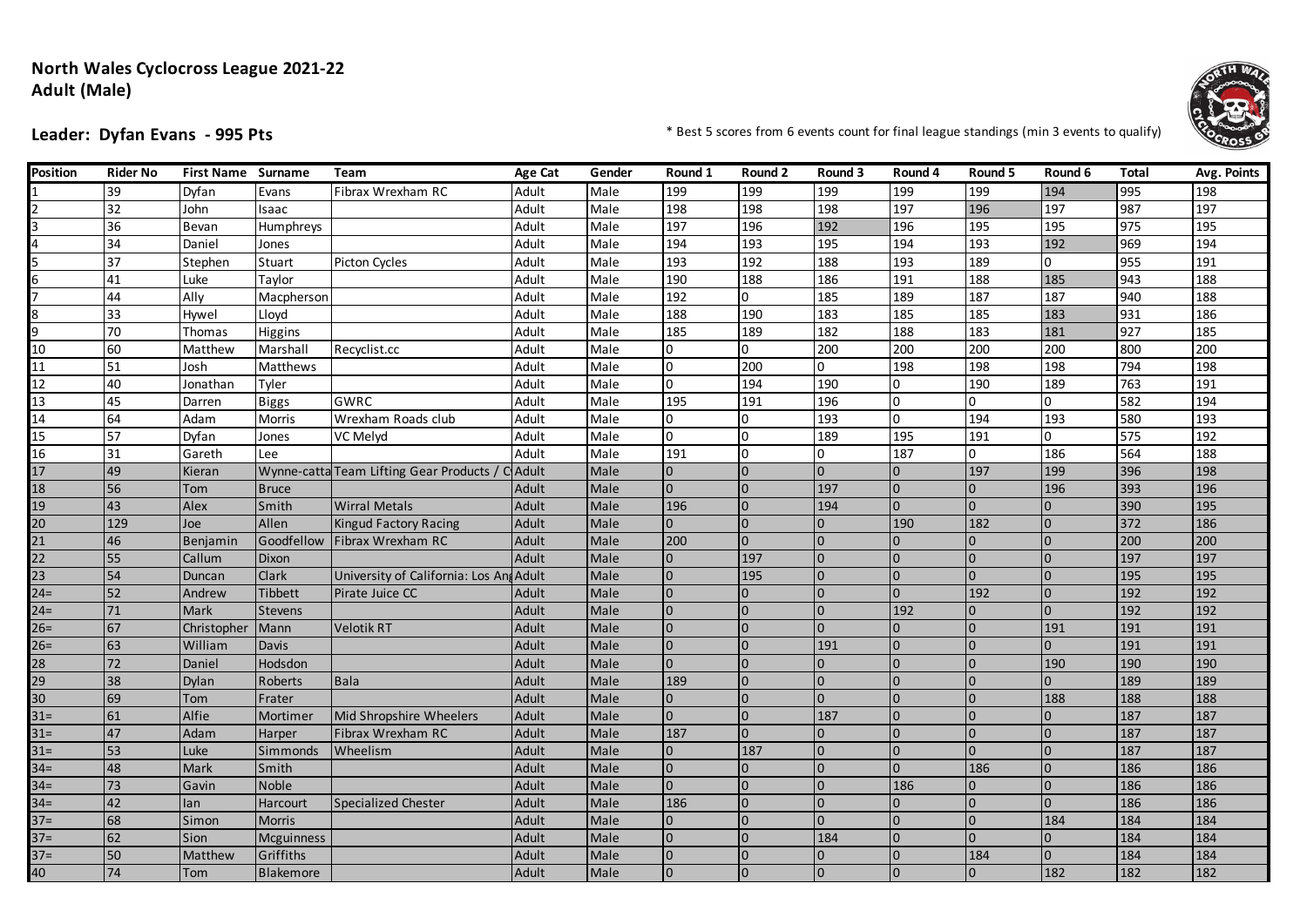#### **North Wales Cyclocross League 2021-22 Adult (Male)**



**Leader: Dyfan Evans - 995 Pts**  $\bullet$  **Leader: Dyfan Evans - 995 Pts**  $\bullet$  **Example 10 and 10 and 10 and 10 and 10 and 10 and 10 and 10 and 10 and 10 and 10 and 10 and 10 and 10 and 10 and 10 and 10 and 10 and 10 and 10 and** 

| Position | <b>Rider No</b> | <b>First Name</b> | Surname        | Team                              | Age Cat | Gender      | Round : | ے Round | Round 3    | Round 4 | Round ! | Round 6 | Total | Avg. Points |
|----------|-----------------|-------------------|----------------|-----------------------------------|---------|-------------|---------|---------|------------|---------|---------|---------|-------|-------------|
| $41 =$   | ¶b.             | Chris             |                | Cunningham Port Sunlight wheelers | Adult   | <b>Male</b> |         |         | 181        |         |         |         | 181   | 181         |
| $41 =$   |                 | Liam              | Abbotts        | Audlem Cycling Club               | Adult   | <b>Male</b> |         |         |            |         | 181     |         | 181   | 181         |
| $43=$    |                 | Adam              | <b>I</b> Owens |                                   | Adult   | <b>Male</b> |         |         | <b>180</b> |         |         |         | 180   | 180         |
| $43=$    | 100             | Geoffrey          | <b>ILunn</b>   | <b>HHC</b>                        | Adult   | <b>Male</b> |         |         |            |         |         | 180     | 180   | 180         |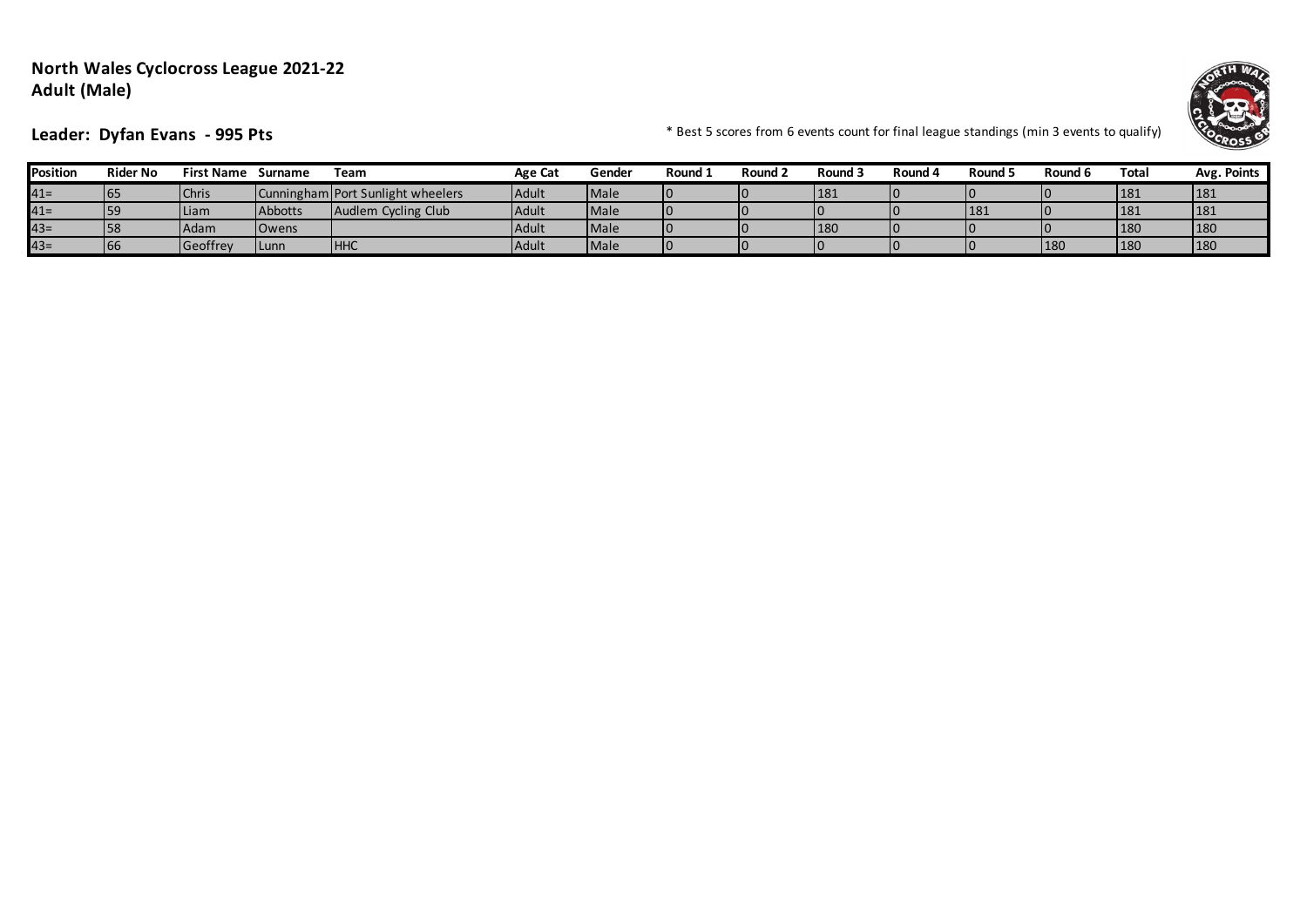#### **North Wales Cyclocross League 2021-22 Under 18 (Female)**



**Leader: Holly Bradbrook - 800 Pts** \* 800 THS \* Best 5 scores from 6 events count for final league standings (min 3 events to qualify)

| <b>Position</b> | <b>Rider No</b> | First Name     | Surname   | Team             | Age Cat       | Gende          | Round : | Round 2     | . -<br>Round <sub>3</sub> | ، Round | .<br>Round,    | Round 6 | Total | <b>Points</b><br>Avg. |
|-----------------|-----------------|----------------|-----------|------------------|---------------|----------------|---------|-------------|---------------------------|---------|----------------|---------|-------|-----------------------|
|                 | .               | <b>I</b> Holly | Bradbrook | <b>MTRT</b> trek | r 18<br>Under | <b>IFemale</b> |         | <b>1200</b> | 200                       |         | ו∩ר ا<br>I ZUW | 200     | uv.   | 1200                  |
|                 | <u>_</u>        | Neisha         | Roberts   | IRhv.            | r 18<br>Under | Female         | 200     | l 1 QC<br>. | 19 <sup>c</sup>           |         | ı٥             |         | 598   | .                     |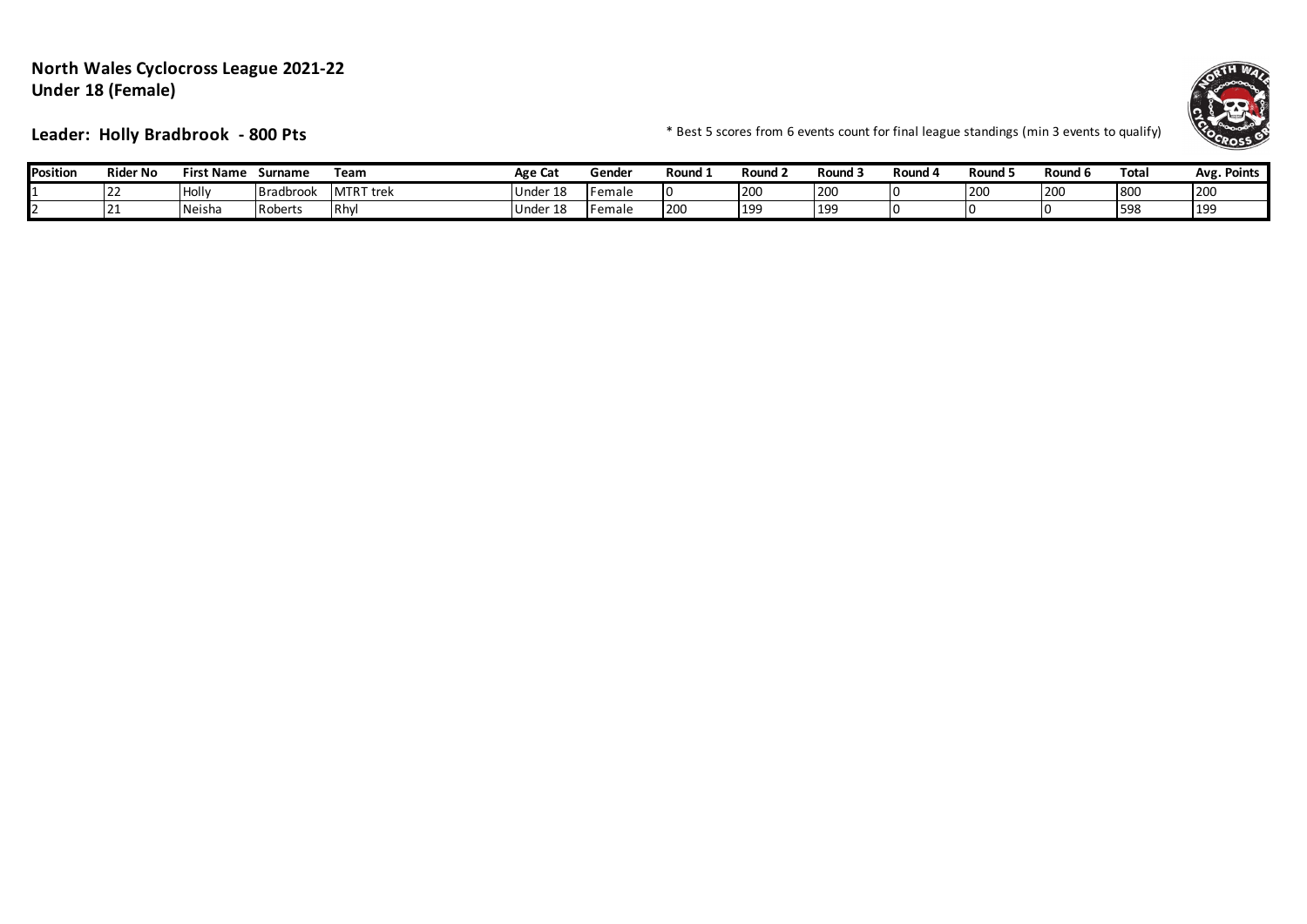## **North Wales Cyclocross League 2021-22 Under 18 (Male)**



**Leader: Cain Jones - 795 Pts**  $\blacksquare$  **Leader: Cain Jones - 795 Pts**  $\blacksquare$ 

| Position | <b>Rider No</b> | <b>First Name</b> | Surname               | Team                                | Age Cat  | Gender        | Round 1 | Round 2 | Round 3 | Round 4 | Round 5 | Round 6    | Total | Avg. Points |
|----------|-----------------|-------------------|-----------------------|-------------------------------------|----------|---------------|---------|---------|---------|---------|---------|------------|-------|-------------|
|          |                 | Cain              | Jones                 | Holyhead Cycling Club               | Under 18 | Male          |         | 197     | 200     | 199     | I٥      | <b>199</b> | 795   | 199         |
|          |                 | <b>loan</b>       | Oldfield              | Marsh Tracks Race Team              | Under 18 | <b>Male</b>   | 200     | 199     |         |         |         | 200        | 599   | 1200        |
| $3 =$    |                 | Fred              | <b>Meredith</b>       | Holohan Coaching Race Team Under 18 |          | <b>I</b> Male |         | 1200    |         |         |         |            | 200   | 200         |
| $3 =$    |                 | Cai               | Curtis Robert Rhyl cc |                                     | Under 18 | <b>Male</b>   |         |         |         | 200     |         |            | 200   | 200         |
|          |                 | <b>Issac</b>      | <b>Lawrence</b>       |                                     | Under 18 | <b>Male</b>   |         | 198     |         |         |         |            | 198   | 198         |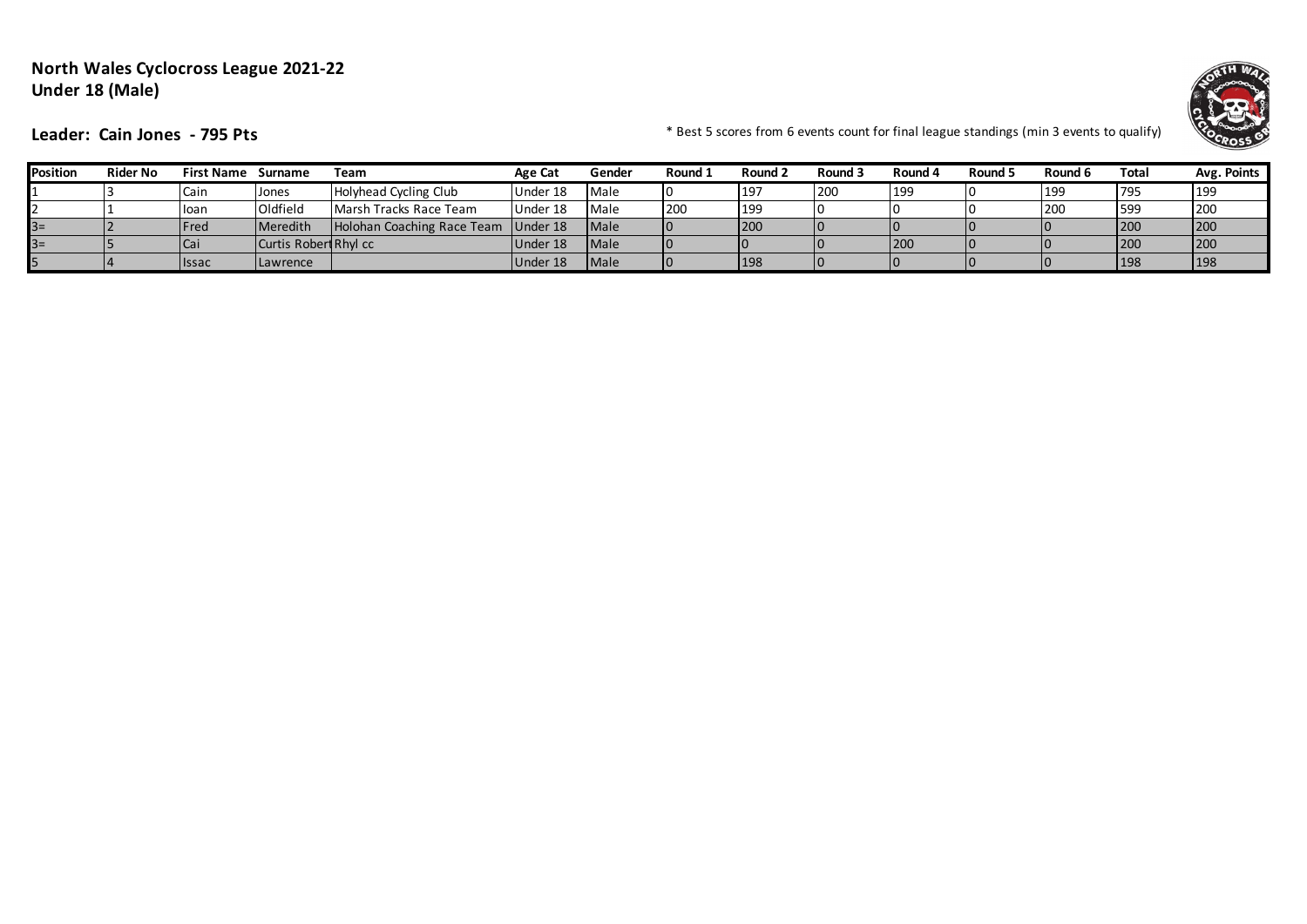## **North Wales Cyclocross League 2021-22 Vet 40 (Female)**



**Leader: Cheri Mills - 1000 Pts**  $\bullet$  **Leader: Cheri Mills - 1000 Pts** 

| Position | <b>Rider No</b> | First Name  | Surname      | Team                   | Age Cat       | Gender         | Round 2    | Round 2 | Round 3 | Round 4 | Round 5 | Round 6 | Total | Avg. Points |
|----------|-----------------|-------------|--------------|------------------------|---------------|----------------|------------|---------|---------|---------|---------|---------|-------|-------------|
|          | 252             | Cheri       | <b>Mills</b> | Fibrax Wrexham RC      | <b>Vet 40</b> | <b>IFemale</b> | 200        | 200     | 200     |         | 200     | 200     | 1000  | 200         |
|          | 1251            | Kim         | Norman       |                        | <b>Vet 40</b> | <b>IFemale</b> | 198        | 199     | 199     | 200     | 199     | 198     | 1995  | 199         |
|          | 255             | Karen       | Jones        |                        | <b>Vet 40</b> | <b>IFemale</b> |            |         | 198     | 199     |         | 197     | 1594  | 198         |
| $4=$     | 254             | Melanie     | <b>Berry</b> | Clwydian Range Runners | <b>Vet 40</b> | <b>IFemale</b> | <b>199</b> |         |         |         |         |         | 199   | 199         |
| $4=$     | 266             | <b>Jane</b> | Rayner       |                        | <b>Vet 40</b> | Female         |            |         |         |         |         | 199     | 199   | 199         |
|          | 256             | Helen       | <b>Carr</b>  |                        | <b>Vet 40</b> | <b>Female</b>  |            |         | 197     | 10      |         |         | 197   | 197         |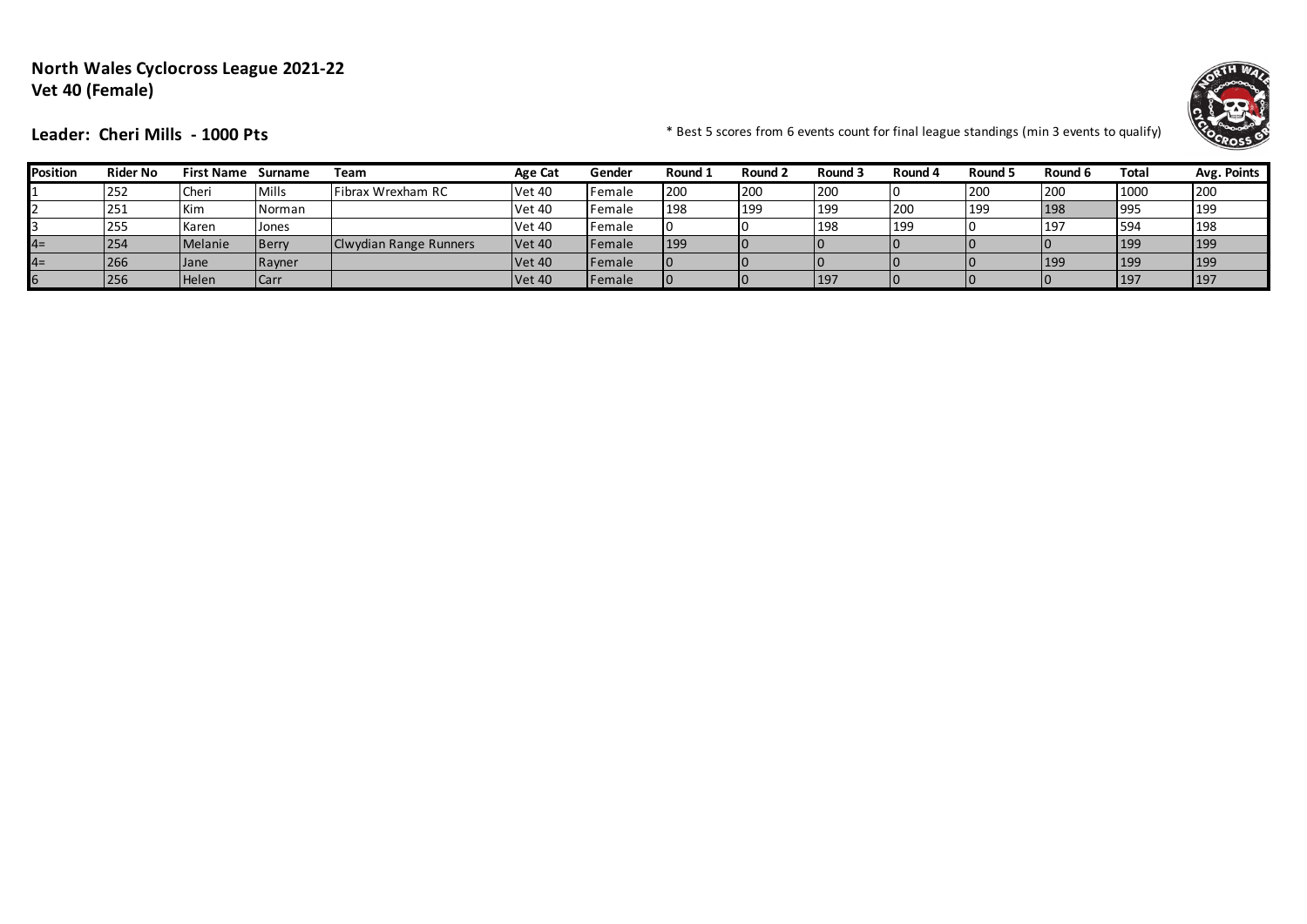#### **North Wales Cyclocross League 2021-22 Vet 40 (Male)**

Race organisers, marshals and Covid absentees recieve an average of their two nearest results when not racing (see highlighted scores).



**Leader: Dan Hurst - 990 Pts** \* Best 5 scores from 6 events count for final league standings (min 3 events to qualify)

| Position | <b>Rider No</b> | First Name Surname |                  | Team                                 | Age Cat       | Gender | Round 1        | Round 2        | Round 3        | Round 4        | Round 5        | Round 6        | Total | Avg. Points |
|----------|-----------------|--------------------|------------------|--------------------------------------|---------------|--------|----------------|----------------|----------------|----------------|----------------|----------------|-------|-------------|
|          | 173             | Dan                | Hurst            | Clwydian Range Runners               | <b>Vet 40</b> | Male   | 199            | 198            | 196            | 0              | 198            | 199            | 990   | 198         |
|          | 154             | Ifan               | Richards         | Cyclo Cymru                          | <b>Vet 40</b> | Male   | 0              | 199            | 198            | 199            | 196            | 194            | 986   | 197         |
|          | 151             | Neil               | Upton            |                                      | <b>Vet 40</b> | Male   | 198            | 197            | 194            | 194            | 195            | 192            | 978   | 195         |
|          | 170             | Nigel              | <b>Bosley</b>    |                                      | <b>Vet 40</b> | Male   | 188            | 186            | 191            | 196            | 192            | 189            | 950   | 190         |
|          | 164             | Ben                | Hext             | Oneplanet Adventure Bike Club Vet 40 |               | Male   | 186            | 190            | 184            | 195            | 191            | 182            | 946   | 188         |
|          | 153             | Mark               | Taylor           | Chester triathlon club               | <b>Vet 40</b> | Male   | 184            | 187            | 180            | 194            | 188            | 0              | 933   | 187         |
|          | 183             | Simon              | Myatt            | Ashbourne                            | <b>Vet 40</b> | Male   | 0              | 0              | 197            | 200            | 199            | 200            | 796   | 199         |
|          | 166             | Matt               | Spencer          | <b>GRAHAM WEIGH CYCLES</b>           | <b>Vet 40</b> | Male   | 197            | 197            | 0              | $\overline{0}$ | 197            | 196            | 787   | 197         |
|          | 160             | Steve              | Bowman           | Origin Race Team                     | <b>Vet 40</b> | Male   | 195            | 0              | 193            | 0              | 198            | 198            | 784   | 196         |
| 10       | 178             | <b>Barry</b>       | Murphy           | Graham Weigh Cycling Club            | <b>Vet 40</b> | Male   | 0              | 192            | 190            | 198            | 0              | 193            | 773   | 193         |
| 11       | 179             | Gareth             | Jaggard          | Clwydian Range Runners               | <b>Vet 40</b> | Male   | O              | 0              | 186            | 188            | 190            | 181            | 745   | 186         |
| 12       | 176             | Stephen            | <b>Bradbrook</b> | MTRT trek                            | <b>Vet 40</b> | Male   | $\Omega$       | 200            | 199            | 0              | 200            | 0              | 599   | 200         |
| $13 =$   | 161             | Paul               | Lowe             | Bala                                 | <b>Vet 40</b> | Male   | 193            | 196            | 195            | $\Omega$       | 0              | 0              | 584   | 195         |
| $13 =$   | 187             | Jake               | Lomax            |                                      | <b>Vet 40</b> | Male   | 0              | 0              | 0              | 197            | 196            | 191            | 584   | 195         |
| 15       | 163             | Haydn              | Jones            | Fibrax Wrexham RC                    | <b>Vet 40</b> | Male   | 194            | 193            | 191            | 0              | $\overline{0}$ | 0              | 578   | 193         |
| 16       | 180             | Graham             | Hand             | <b>Flattyres MTB</b>                 | <b>Vet 40</b> | Male   | 0              | 195            | 0              | $\overline{0}$ | 193            | 188            | 576   | 192         |
| 17       | 157             | Christian          | Walton-evans     |                                      | <b>Vet 40</b> | Male   | 191            | $\overline{0}$ | $\overline{0}$ | 191            | $\overline{0}$ | 190            | 572   | 191         |
| 18       | 185             | lain               | Lancaster        | MerseyTri                            | <b>Vet 40</b> | Male   | 0              | 0              | 185            | 192            | <sup>0</sup>   | 185            | 562   | 187         |
| 19       | 165             | Matt               | <b>Davies</b>    | Ruthin                               | <b>Vet 40</b> | Male   | 186            | <sup>o</sup>   | 182            | <sup>0</sup>   | 189            | $\Omega$       | 557   | 186         |
| 20       | 156             | Roy                | <b>Davies</b>    | <b>PSW</b>                           | <b>Vet 40</b> | Male   | 200            | $\overline{0}$ | 200            | $\Omega$       | $\overline{0}$ | $\Omega$       | 400   | 200         |
| 21       | 181             | Mike               | Fugaccia         |                                      | <b>Vet 40</b> | Male   | $\overline{0}$ | $\overline{0}$ | 189            | $\overline{0}$ | 194            | $\overline{0}$ | 383   | 192         |
| 22       | 162             | <b>Neville</b>     | Duggan           |                                      | <b>Vet 40</b> | Male   | 192            | $\overline{0}$ | 188            | l0             | $\overline{0}$ | $\Omega$       | 380   | 190         |
| 23       | 177             | Charles            | Enston           | None                                 | <b>Vet 40</b> | Male   | $\overline{0}$ | 191            | $\overline{0}$ | $\Omega$       | $\overline{0}$ | 187            | 378   | 189         |
| 24       | 269             | Andrew             | Sherwood         |                                      | <b>Vet 40</b> | Male   | $\Omega$       | $\overline{0}$ | $\overline{0}$ | $\overline{0}$ | $\overline{0}$ | 180            | 375   | 375         |
| 25       | 168             | Danny              | White-meir       | Rhos on Sea                          | <b>Vet 40</b> | Male   | 185            | 189            | $\overline{0}$ | $\overline{0}$ | $\Omega$       |                | 374   | 187         |
| 26       | 182             | lan                | <b>Ellis</b>     | <b>Mersey Tri</b>                    | <b>Vet 40</b> | Male   | $\Omega$       | $\overline{0}$ | 187            | $\Omega$       | $\Omega$       | 186            | 373   | 186         |
| 27       | 159             | Shaun              | Jackson          |                                      | <b>Vet 40</b> | Male   | 187            | $\overline{0}$ | 183            | $\Omega$       | $\Omega$       | $\Omega$       | 370   | 185         |
| 28       | 158             | Richard            | <b>Baker</b>     | Audlem                               | <b>Vet 40</b> | Male   | $\Omega$       | $\overline{0}$ | $\Omega$       | $\Omega$       | $\Omega$       | 197            | 197   | 197         |
| 29       | 171             | Michael            | Greanev          | <b>Stockport Clarion</b>             | <b>Vet 40</b> | Male   | 196            | $\overline{0}$ | $\overline{0}$ | $\overline{0}$ | $\Omega$       |                | 196   | 196         |
| 30       | 172             | Gwynedd            | Jones            |                                      | <b>Vet 40</b> | Male   | $\Omega$       | 194            | $\overline{0}$ | $\Omega$       | $\Omega$       | $\Omega$       | 194   | 194         |
| 31       | 188             | <b>Ben</b>         | <b>Bright</b>    |                                      | <b>Vet 40</b> | Male   | $\Omega$       | $\overline{0}$ | $\Omega$       | 193            | $\Omega$       | $\Omega$       | 193   | 193         |
| 32       | 175             | Luke               | Vallance         | Wrexham Roads Club                   | <b>Vet 40</b> | Male   | $\Omega$       | $\overline{0}$ | 192            | $\Omega$       | $\Omega$       |                | 192   | 192         |
| 33       | 155             | Richard            | Evans            | Fibrax Wrexham RC                    | <b>Vet 40</b> | Male   | 190            | $\overline{0}$ | $\overline{0}$ | $\Omega$       | $\Omega$       |                | 190   | 190         |
| 34       | 169             | Matt               | West             | Non affiliated                       | <b>Vet 40</b> | Male   | 189            | $\Omega$       | $\Omega$       | $\Omega$       |                | $\Omega$       | 189   | 189         |
| 35       | 614             | Jan                | Hlinomaz         | N/A                                  | <b>Vet 40</b> | Male   | $\Omega$       | 188            | $\Omega$       | $\Omega$       | $\Omega$       | $\Omega$       | 188   | 188         |
| 36       | 247             | Chris              | <b>Bowers</b>    |                                      | <b>Vet 40</b> | Male   | $\Omega$       | $\overline{0}$ | $\Omega$       | $\Omega$       |                | 184            | 184   | 184         |
| $37=$    | 201             | Guy                | Groves           | <b>Cudd Army</b>                     | <b>Vet 40</b> | Male   | $\Omega$       |                | $\Omega$       | $\Omega$       | $\Omega$       | 183            | 183   | 183         |
| $37 =$   | 152             | Pete               | Watts            |                                      | <b>Vet 40</b> | Male   | 183            | $\overline{0}$ | $\overline{0}$ | $\Omega$       | $\overline{0}$ | $\Omega$       | 183   | 183         |
| 39       | 184             | Ashley             | Tomlinson        | GOG Triathlon club                   | <b>Vet 40</b> | Male   | $\Omega$       | l0.            | 181            | lo.            | $\Omega$       | I0.            | 181   | 181         |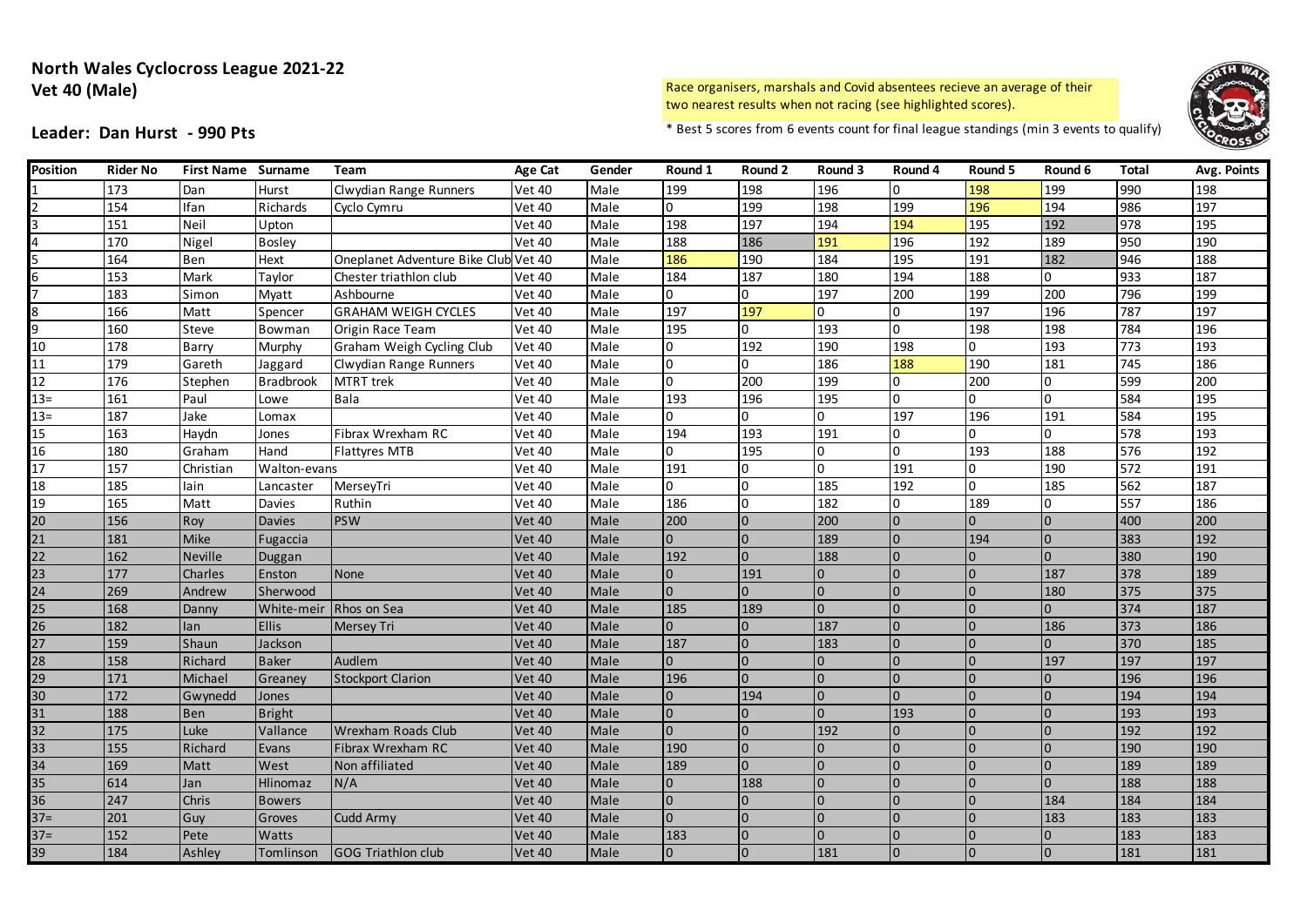#### **North Wales Cyclocross League 2021-22 Vet 50 (Female)**



Leader: Jan Rogers - 1000 Pts **Fig. 2000** Fig. 2014 **Fig. 2016** \* Best 5 scores from 6 events count for final league standings (min 3 events to qualify)

| <b>Position</b> | <b>Rider No</b> | First Name   | Surname      | Team                       | Age Cat       | Gende          | Round      | Round 2    | Round 3    | Round (    | Round .         | Round 6    | Total     | Points<br>Avg.  |
|-----------------|-----------------|--------------|--------------|----------------------------|---------------|----------------|------------|------------|------------|------------|-----------------|------------|-----------|-----------------|
|                 | 322             | IJaı         | Rogers       |                            | tم/۱<br>ここ しこ | Female         | <b>200</b> | <b>120</b> | 200        | 200        | $\sim$<br>1 Z.U | <b>200</b> | 1000      | <b>200</b>      |
|                 | 321             | <b>Vicky</b> | . linstridge | $\sim$<br>)enbighshire Tri | <b>Vet 50</b> | <b>IFemale</b> | 199        | 10         | <b>199</b> | <b>199</b> | 19:             | 190        | <b>99</b> | 19 <sup>c</sup> |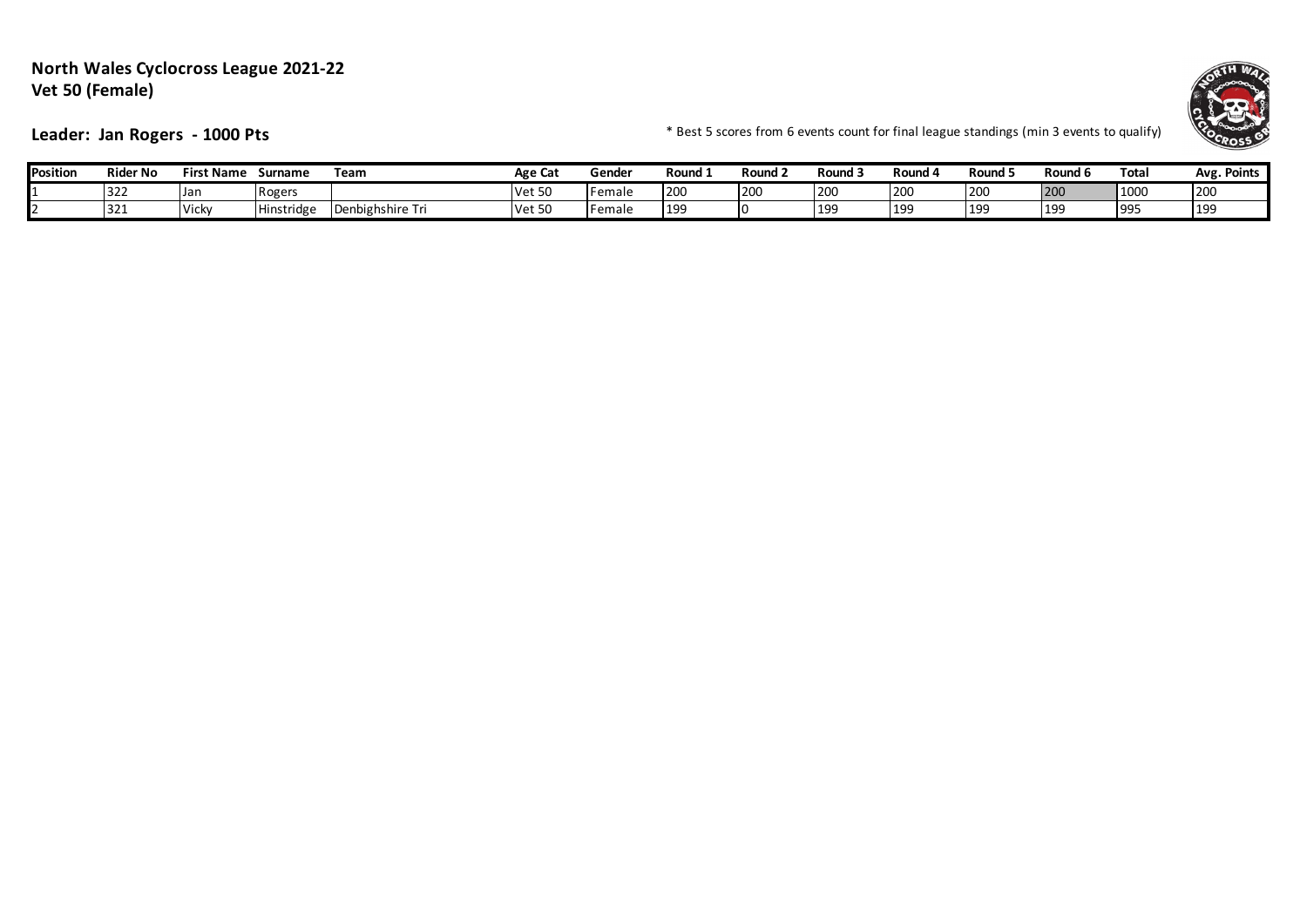#### **North Wales Cyclocross League 2021-22 Vet 50 (Male)**

Race organisers, marshals and Covid absentees recieve an average of their two nearest results when not racing (see highlighted scores).



**Leader: Robert Allen - 996 Pts** \* Best 5 scores from 6 events count for final league standings (min 3 events to qualify)

| <b>Position</b> | <b>Rider No</b>  | <b>First Name Surname</b> |                 | <b>Team</b>                 | <b>Age Cat</b> | Gender | Round 1        | Round 2        | Round 3        | Round 4        | Round 5        | Round 6        | <b>Total</b> | Avg. Points |
|-----------------|------------------|---------------------------|-----------------|-----------------------------|----------------|--------|----------------|----------------|----------------|----------------|----------------|----------------|--------------|-------------|
|                 | 281              | Robert                    | Allen           | Leisure Lakes Bikes         | <b>Vet 50</b>  | Male   | 199            | 200            | 197            | 200            | 200            | 197            | 996          | 199         |
|                 | 291              | George                    | Peers           |                             | <b>Vet 50</b>  | Male   | 0              | 196            | 196            | 196            | 196            | 194            | 978          | 196         |
|                 | $\overline{274}$ | Peter                     | Hughes          |                             | <b>Vet 50</b>  | Male   | 194            | 195            | 195            | 195            | 195            | 195            | 974          | 195         |
|                 | 284              | David                     | Jones           |                             | <b>Vet 50</b>  | Male   | 195            | $\overline{0}$ | 193            | 197            | 194            | 190            | 969          | 194         |
|                 | 271              | Justin                    | Lewis           | Vc melyd                    | <b>Vet 50</b>  | Male   | 193            | 194            | 192            | 194            | 192            | 188            | 965          | 192         |
|                 | 277              | Chris                     | Bennett         | <b>GOG Triathlon Club</b>   | <b>Vet 50</b>  | Male   | 191            | 191            | $\overline{0}$ | 191            | 191            | 192            | 956          | 191         |
|                 | 282              | Marcus                    | Abbotts         | AUDLEM CYCLING CLUB         | <b>Vet 50</b>  | Male   | 0              | 181            | 191            | 192            | 193            | 191            | 948          | 190         |
|                 | 272              | James                     | Mcqueen         |                             | <b>Vet 50</b>  | Male   | 192            | 189            | 190            | 185            | 188            | $\overline{0}$ | 944          | 189         |
|                 | 276              | Quentin                   | Jones           | Megacold Lampers            | <b>Vet 50</b>  | Male   | 189            | 186            | 185            | 190            | 187            | 186            | 936          | 187         |
| 10              | 285              | Gavin                     | <b>Brookes</b>  | Congleton cycle club        | <b>Vet 50</b>  | Male   | 200            | $\overline{0}$ | 199            | 199            | $\overline{0}$ | 199            | 797          | 199         |
| 11              | 279              | <b>Brian</b>              | Wills           |                             | <b>Vet 50</b>  | Male   | 0              | 197            | 198            | $\Omega$       | 199            | 196            | 790          | 198         |
| 12              | 286              | Fergus                    | Murray          |                             | <b>Vet 50</b>  | Male   | 188            | 180            | 183            | 0              | 186            | 0              | 737          | 184         |
| 13              | 280              | Peter                     | Grant           | Nantwich Cycle Group        | <b>Vet 50</b>  | Male   | 197            | 198            | 0              | $\Omega$       | 198            | l0             | 593          | 198         |
| 14              | 273              | Mark                      | Liptrot         | <b>GWRT</b>                 | <b>Vet 50</b>  | Male   | 198            | 192            | 195            | $\Omega$       | l0             | 0              | 585          | 195         |
| 15              | 297              | Andy                      | Roberts         |                             | <b>Vet 50</b>  | Male   | $\Omega$       | 199            | 194            | 189            | l O            | $\Omega$       | 582          | 194         |
| 16              | 296              | Stephen                   | Mazzone         | Cogs                        | <b>Vet 50</b>  | Male   | 0              | 193            | $\overline{0}$ | 192            | l O            | 193            | 578          | 193         |
| 17              | 293              | David                     | Fanning         | V C Melyd                   | <b>Vet 50</b>  | Male   | U              | 187            | 189            | 193            | l <sub>0</sub> | <sup>0</sup>   | 569          | 190         |
| 18              | 275              | lan                       | Doughty         |                             | <b>Vet 50</b>  | Male   | 190            | 188            | 187            | $\Omega$       | l n            | $\Omega$       | 565          | 188         |
| $19=$           | 289              | Graham                    | Whalley         | <b>LYME RC</b>              | <b>Vet 50</b>  | Male   | $\Omega$       | 182            | $\overline{0}$ | 188            | 185            | $\Omega$       | 555          | 185         |
| $19=$           | 306              | Mark                      | Hodge           |                             | <b>Vet 50</b>  | Male   | $\Omega$       | $\Omega$       | $\overline{0}$ | 186            | 184            | 185            | 555          | 185         |
| 21              | 287              | Stephen                   | Sladin          |                             | <b>Vet 50</b>  | Male   | 196            | l0             | $\overline{0}$ | $\Omega$       | 197            | $\Omega$       | 393          | 196         |
| 22              | 299              | Terry                     | <b>Bolland</b>  | Harry Middleton CC          | <b>Vet 50</b>  | Male   | U              | $\overline{0}$ | 188            | $\Omega$       | 190            | $\overline{0}$ | 378          | 189         |
| 23              | 300              | Gary                      | Kenny           |                             | <b>Vet 50</b>  | Male   |                |                | 186            | $\Omega$       | 189            | $\Omega$       | 375          | 188         |
| $24=$           | 268              | Steven                    | Henshall        | Port Sunlight Wheelers      | <b>Vet 50</b>  | Male   |                |                | $\overline{0}$ | $\Omega$       | $\overline{0}$ | 200            | 200          | 200         |
| $24 =$          | 302              | Steffan                   | Chandler        | <b>HORWICH CC</b>           | <b>Vet 50</b>  | Male   |                |                | 200            | $\Omega$       | $\Omega$       |                | 200          | 200         |
| $26=$           | 305              | Graham                    | Prentice        | Liverpool Century           | <b>Vet 50</b>  | Male   |                |                | $\overline{0}$ | 198            | $\Omega$       | $\overline{0}$ | 198          | 198         |
| $26=$           | 270              | Craig                     | <b>Tabiner</b>  | Port Sunlight Wheelers      | <b>Vet 50</b>  | Male   | $\overline{0}$ |                | $\overline{0}$ | $\Omega$       | $\Omega$       | 198            | 198          | 198         |
| 28              | 290              | <b>Neil</b>               |                 | Vicars-harris GOG Triathlon | <b>Vet 50</b>  | Male   | $\Omega$       | 190            | $\overline{0}$ | $\overline{0}$ | $\Omega$       |                | 190          | 190         |
| 29              | 294              | Christopher               | <b>Stephens</b> | Amberglow                   | <b>Vet 50</b>  | Male   | $\Omega$       | $\overline{0}$ | $\Omega$       | $\Omega$       | $\Omega$       | 189            | 189          | 189         |
| $30=$           | 307              | Peter                     | Eaton           |                             | <b>Vet 50</b>  | Male   | $\Omega$       | I0             | $\Omega$       | 187            | $\Omega$       | $\Omega$       | 187          | 187         |
| $30=$           | 267              | Lee                       | Proctor         | <b>Marginal Gainz</b>       | <b>Vet 50</b>  | Male   | $\Omega$       | l0             | $\overline{0}$ | $\Omega$       | $\Omega$       | 187            | 187          | 187         |
| $30=$           | 283              | Christopher               | Jones           | Gwrt                        | <b>Vet 50</b>  | Male   | 187            | $\overline{0}$ | $\Omega$       | $\Omega$       | $\Omega$       | $\Omega$       | 187          | 187         |
| 33              | 278              | lain                      | Ferguson        | <b>Runcorn Cycle Club</b>   | <b>Vet 50</b>  | Male   | 186            | $\overline{0}$ | $\Omega$       | $\Omega$       | $\Omega$       |                | 186          | 186         |
| 34              | 292              | Paul                      | Mitchell        |                             | <b>Vet 50</b>  | Male   |                | 185            | $\Omega$       | $\Omega$       | $\Omega$       |                | 185          | 185         |
| $35 =$          | 295              | Gareth                    | White           |                             | <b>Vet 50</b>  | Male   |                | 184            | $\Omega$       | $\Omega$       | $\Omega$       |                | 184          | 184         |
| $35 =$          | 301              | Simon                     | Hughes          |                             | <b>Vet 50</b>  | Male   |                | $\Omega$       | 184            | $\Omega$       | $\Omega$       |                | 184          | 184         |
| 37              | 298              | Stephen                   | Lewis           |                             | <b>Vet 50</b>  | Male   |                | 183            | 0              | $\Omega$       |                |                | 183          | 183         |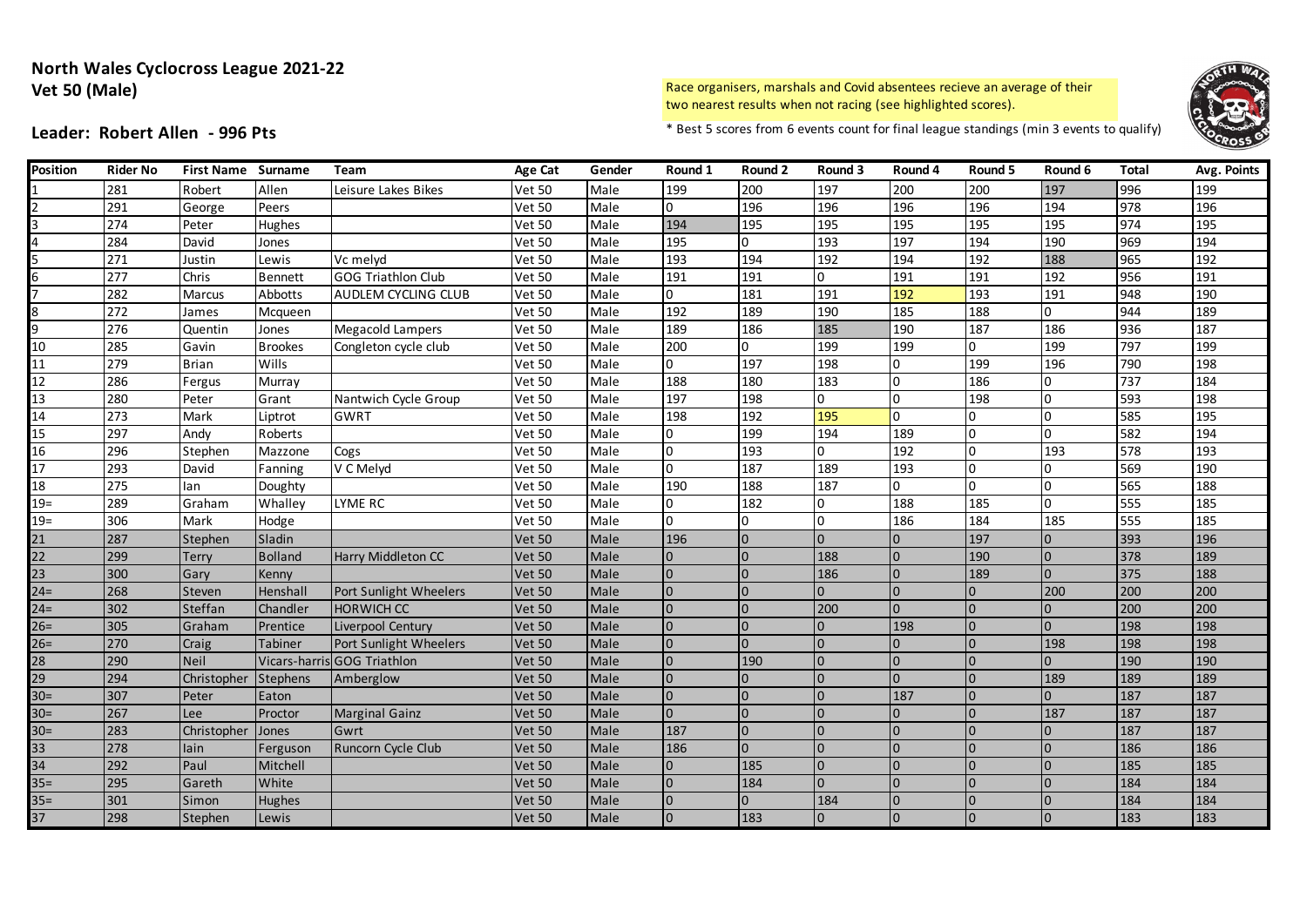#### **North Wales Cyclocross League 2021-22 Vet 60+ (Female)**

Race organisers, marshals and Covid absentees recieve an average of their two nearest results when not racing (see highlighted scores).



**Leader: Janet Burthem - 800 Pts**  $\bullet$  **Leader: Janet Burthem - 800 Pts** 

| <b>Position</b> | <b>Rider No</b> | . .<br>Name<br>כוו־ | Surname | Team     | Age Ca    | Gende  | Round : | Round | Round | Round 4 | Round | Round 6 | Total | Points<br>Ave |
|-----------------|-----------------|---------------------|---------|----------|-----------|--------|---------|-------|-------|---------|-------|---------|-------|---------------|
|                 | 1350            | <b>Jane</b>         | Burthem | VC Melyd | $Net 60+$ | Femaic | 1200    | 200   | 200   | 1200    |       | ''      | 800   | 200           |